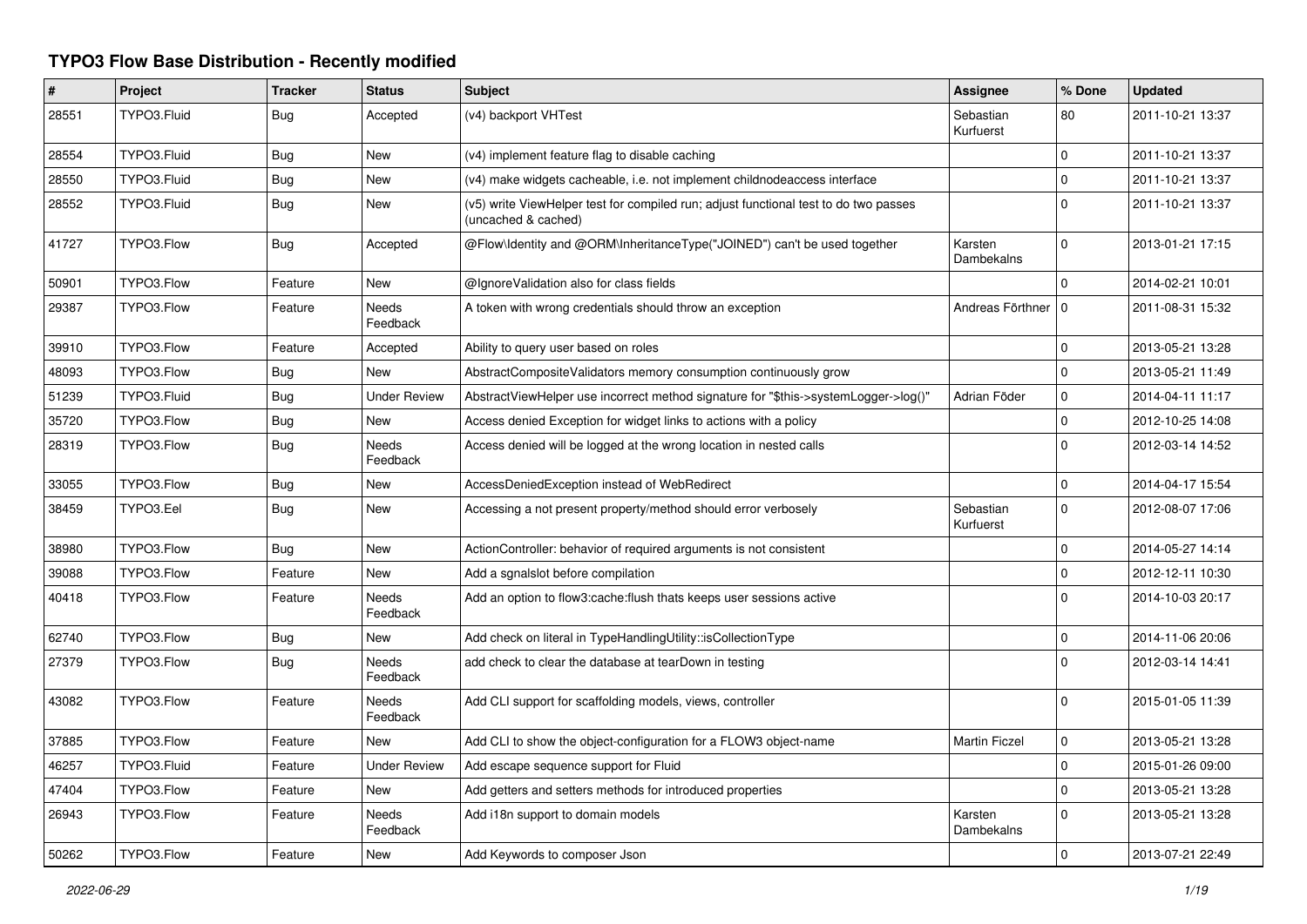| #     | Project                                | <b>Tracker</b> | <b>Status</b>            | <b>Subject</b>                                                                                          | <b>Assignee</b>              | % Done       | <b>Updated</b>   |
|-------|----------------------------------------|----------------|--------------------------|---------------------------------------------------------------------------------------------------------|------------------------------|--------------|------------------|
| 59019 | <b>TYPO3 Flow Base</b><br>Distribution | Suggestion     | New                      | Add marker for lazyloaded properties to \TYPO3\Flow\var dump                                            |                              | 0            | 2014-05-22 10:15 |
| 43841 | TYPO3.Flow                             | Feature        | New                      | Add package support to validation errors                                                                |                              | $\mathbf 0$  | 2012-12-10 16:20 |
| 890   | TYPO3.Flow                             | Feature        | New                      | Add priority for advice chains                                                                          | Robert Lemke                 | $\mathbf 0$  | 2011-10-20 01:43 |
| 60003 | TYPO3.Fluid                            | Feature        | New                      | Add required-Attribute to f:form.password                                                               |                              | $\mathbf{0}$ | 2014-06-30 16:53 |
| 27322 | TYPO3.Flow                             | Feature        | On Hold                  | Add support for Appserver-in-PHP, which could result in much faster executions.                         | Christopher<br><b>Hlubek</b> | $\mathbf 0$  | 2012-07-09 18:11 |
| 59672 | TYPO3.Flow                             | Feature        | <b>Under Review</b>      | Add support for Doctrine 2.5 embeddables                                                                | Alexander Berl               | $\mathbf 0$  | 2015-04-08 17:42 |
| 55793 | TYPO3.Flow                             | Feature        | <b>Under Review</b>      | Add Support for groupBy                                                                                 | Kerstin<br>Huppenbauer       | $\mathbf{0}$ | 2014-09-02 09:38 |
| 42550 | TYPO3.Flow                             | Task           | <b>Under Review</b>      | Add top-level .htaccess to block everything but Web                                                     | Karsten<br>Dambekalns        | $\mathbf{0}$ | 2012-12-11 22:43 |
| 36955 | TYPO3.Flow                             | Feature        | <b>New</b>               | Add type filter to var_dump()                                                                           |                              | $\mathbf 0$  | 2012-05-08 16:39 |
| 46216 | TYPO3.Flow                             | Feature        | New                      | Add wincache cache backend                                                                              |                              | $\mathbf 0$  | 2013-03-12 20:55 |
| 46816 | TYPO3.Flow                             | Feature        | New                      | Add xcache cache backend                                                                                |                              | $\mathbf 0$  | 2013-05-21 13:28 |
| 58579 | TYPO3.Flow                             | Feature        | New                      | Adding own environment constants to Flow                                                                |                              | 50           | 2014-05-06 22:14 |
| 40081 | TYPO3.Fluid                            | Feature        | New                      | Allow assigned variables as keys in arrays                                                              |                              | $\Omega$     | 2013-10-02 09:38 |
| 51459 | TYPO3.Flow                             | Feature        | New                      | Allow catching of particular exceptions on property mapping                                             |                              | $\mathbf 0$  | 2013-10-22 13:44 |
| 33049 | TYPO3.Flow                             | Feature        | New                      | Allow configuration of context without environment variable (needed for IIS)                            |                              | $\mathbf 0$  | 2012-03-07 20:51 |
| 57763 | TYPO3.Flow                             | Feature        | New                      | Allow controller / package / action as params in<br>\TYPO3\Fluid\ViewHelpers\Form\ButtonViewHelper      |                              | $\Omega$     | 2014-04-09 12:43 |
| 3312  | TYPO3.Flow                             | Feature        | Needs<br>Feedback        | Allow for easy logging by annotations                                                                   | Robert Lemke                 | $\mathbf 0$  | 2010-10-20 11:39 |
| 39790 | TYPO3.Kickstart                        | Feature        | New                      | Allow forward slashes where backslashes need to be specified                                            |                              | $\mathbf 0$  | 2012-08-14 09:28 |
| 28231 | TYPO3.Flow                             | Feature        | New                      | Allow output to STDERR for CLI Response                                                                 |                              | $\Omega$     | 2011-07-15 13:32 |
| 43346 | TYPO3.Fluid                            | Feature        | <b>Under Review</b>      | Allow property mapping configuration via template                                                       | Karsten<br>Dambekalns        | $\mathbf{0}$ | 2013-12-16 10:14 |
| 45851 | TYPO3.Flow                             | Feature        | <b>Needs</b><br>Feedback | Allow referencing environment variables in Settings.yaml                                                | Adrian Föder                 | $\mathbf 0$  | 2013-04-30 14:12 |
| 47339 | TYPO3.Flow                             | Feature        | Needs<br>Feedback        | Allow RequestHandlers to get the current Request injected                                               | Alexander Berl               | $\mathbf 0$  | 2013-05-21 13:28 |
| 49050 | TYPO3.Flow                             | Feature        | New                      | Allow Subqueries in QueryInterface                                                                      |                              | 0            | 2013-06-12 10:43 |
| 36410 | TYPO3.Fluid                            | Feature        | New                      | Allow templates to send arguments back to layout                                                        |                              | 0            | 2012-08-13 11:46 |
| 31500 | TYPO3.Flow                             | <b>Bug</b>     | <b>Under Review</b>      | Argument validation for CLI requests is not done                                                        | Karsten<br>Dambekalns        | $\mathbf 0$  | 2014-02-24 14:00 |
| 2974  | TYPO3.Flow                             | <b>Bug</b>     | New                      | Aspect / Proxy Cache is not emptied automatically if an interface used for introduction<br>was modified | Robert Lemke                 | $\mathbf 0$  | 2011-10-21 13:20 |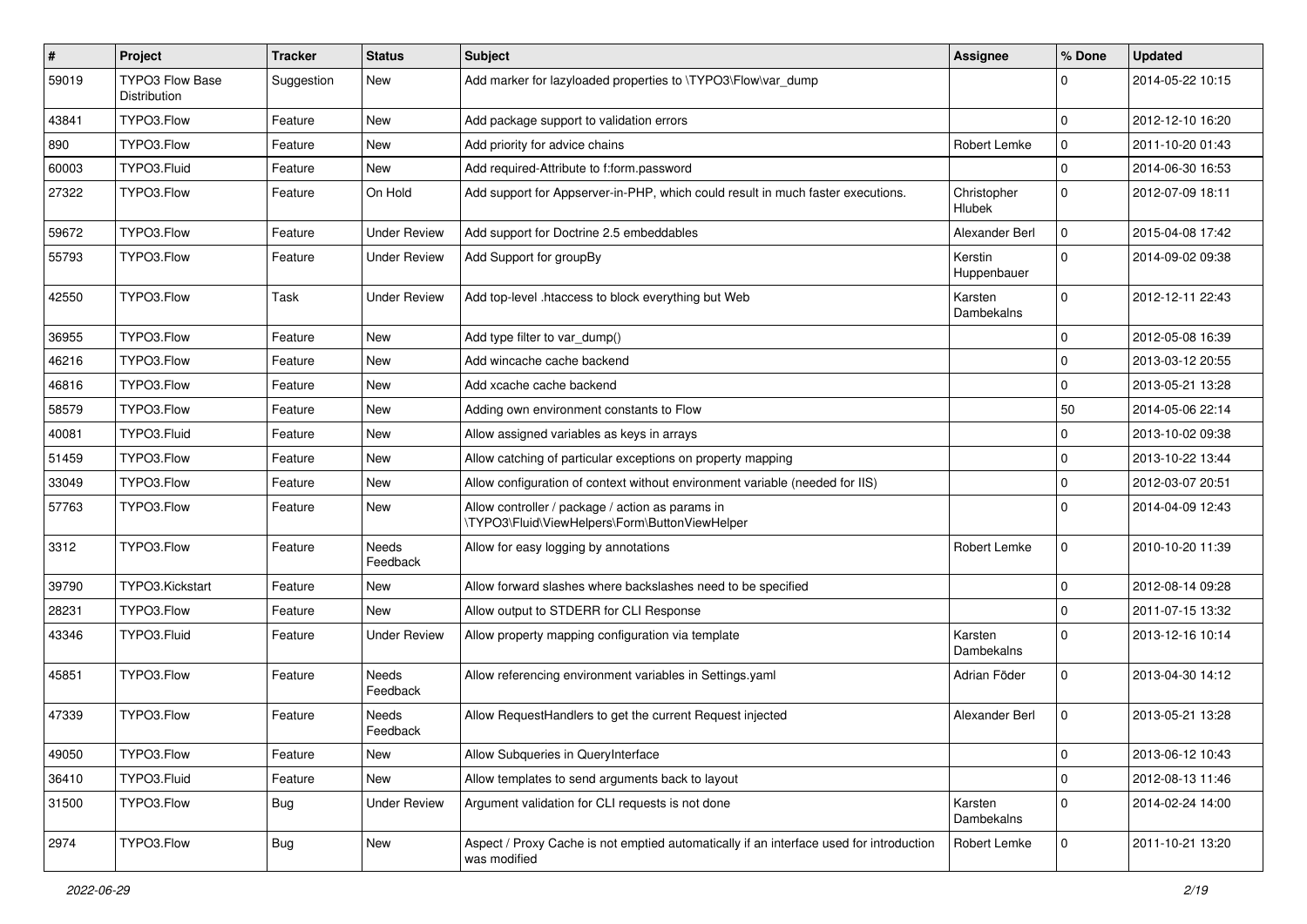| $\sharp$ | Project                                | <b>Tracker</b> | <b>Status</b>            | Subject                                                                  | Assignee                | % Done       | <b>Updated</b>   |
|----------|----------------------------------------|----------------|--------------------------|--------------------------------------------------------------------------|-------------------------|--------------|------------------|
| 42407    | TYPO3 Flow Base<br>Distribution        | Story          | New                      | Asset Management                                                         |                         | $\Omega$     | 2012-10-26 09:02 |
| 48355    | TYPO3.Fluid                            | Feature        | <b>New</b>               | Assign output of viewhelper to template variable for further processing. |                         | $\mathbf 0$  | 2013-07-06 18:05 |
| 55954    | TYPO3.Flow                             | <b>Bug</b>     | New                      | Associations to ValueObjects should not be cascade all'd                 |                         | $\mathbf 0$  | 2015-02-05 11:00 |
| 12863    | TYPO3.Fluid                            | <b>Bug</b>     | New                      | Attributes of a viewhelper can't contain a '-'                           | Sebastian<br>Kurfuerst  | $\mathbf{0}$ | 2011-10-21 13:37 |
| 36508    | TYPO3.Flow                             | <b>Bug</b>     | New                      | AuthenticationProvider Request Patterns                                  |                         | $\mathbf{0}$ | 2012-04-24 12:39 |
| 44684    | <b>TYPO3 Flow Base</b><br>Distribution | <b>Bug</b>     | New                      | Authorization header redirect in .htaccess strips the Basic-prefix       |                         | $\Omega$     | 2014-09-16 23:41 |
| 1785     | TYPO3.Flow                             | Feature        | New                      | Automatic garbage collection for expired cache entries                   |                         | $\mathbf 0$  | 2011-10-20 01:43 |
| 33587    | TYPO3.Flow                             | Feature        | New                      | Automatically remove unused Resources                                    |                         | $\mathbf 0$  | 2013-11-11 18:21 |
| 55199    | TYPO3.Flow                             | Feature        | New                      | Avoid Buffering of Shell output                                          |                         | $\mathbf{0}$ | 2014-03-31 12:34 |
| 32707    | TYPO3.Flow                             | <b>Bug</b>     | Accepted                 | <b>Bad Bad FileBackend</b>                                               | Karsten<br>Dambekalns   | $\mathbf{0}$ | 2013-05-21 13:33 |
| 46545    | TYPO3.Fluid                            | Feature        | <b>New</b>               | Better support for arrays in options of SelectViewHelper                 |                         | $\Omega$     | 2013-03-22 13:35 |
| 9950     | TYPO3.Fluid                            | Task           | New                      | Binding to nested arrays impossible for form-elements                    |                         | $\mathbf{0}$ | 2011-10-20 01:48 |
| 53189    | TYPO3.Flow                             | <b>Bug</b>     | New                      | Blog tutorial no longer works                                            | <b>Philipp Maier</b>    | $\mathbf 0$  | 2013-10-29 09:50 |
| 59023    | TYPO3.Flow                             | <b>Bug</b>     | New                      | BooleanConverter should not convert empty values to boolean              |                         | $\mathbf 0$  | 2014-06-10 14:04 |
| 50080    | TYPO3.Flow                             | Bug            | Needs<br>Feedback        | Broken concept for CLI/Web separation                                    | Karsten<br>Dambekalns   | $\Omega$     | 2013-08-13 08:42 |
| 54446    | TYPO3.Flow                             | <b>Bug</b>     | New                      | Cache filebackend 'include_once'                                         |                         | $\mathbf 0$  | 2014-01-29 15:22 |
| 42520    | TYPO3.Flow                             | Bug            | New                      | Cache must be flushed globally for package state changes                 |                         | $\mathbf 0$  | 2015-02-25 17:45 |
| 3291     | TYPO3.Fluid                            | Feature        | <b>Needs</b><br>Feedback | Cacheable viewhelpers                                                    |                         | $\Omega$     | 2012-11-29 17:00 |
| 60181    | TYPO3.Fluid                            | Feature        | <b>New</b>               | Caching mechanism for Fluid Views/Templates                              |                         | $\Omega$     | 2014-07-08 13:18 |
| 58744    | TYPO3.Flow                             | <b>Bug</b>     | New                      | Can not split configuration in settings.yaml                             |                         | $\mathbf{0}$ | 2014-05-14 12:06 |
| 52430    | TYPO3.Flow                             | Bug            | New                      | Cannot convert from UUID to auto-increment ID                            |                         | $\mathbf 0$  | 2013-10-01 15:48 |
| 28016    | TYPO3.Flow                             | Bug            | Needs<br>Feedback        | Cascade remove of cleared ArrayCollection                                | Karsten<br>Dambekalns   | $\Omega$     | 2013-02-14 20:46 |
| 41900    | TYPO3.Flow                             | Feature        | Accepted                 | Check for duplicate PSR-0 autoload namespaces                            | Christian Jul<br>Jensen | $\Omega$     | 2013-05-21 13:28 |
| 30933    | TYPO3.Flow                             | Feature        | Needs<br>Feedback        | Check for unique constraints on add()                                    | Karsten<br>Dambekalns   | $\mathbf 0$  | 2014-10-01 12:36 |
| 41414    | TYPO3.Flow                             | Task           | Needs<br>Feedback        | Check packageKey naming / file structure below Packages/Vendor           |                         | $\mathbf 0$  | 2012-11-07 11:39 |
| 8463     | TYPO3.Flow                             | Feature        | New                      | Check security policy for objects reconstituted in the session scope     |                         | $\mathbf 0$  | 2010-10-20 11:39 |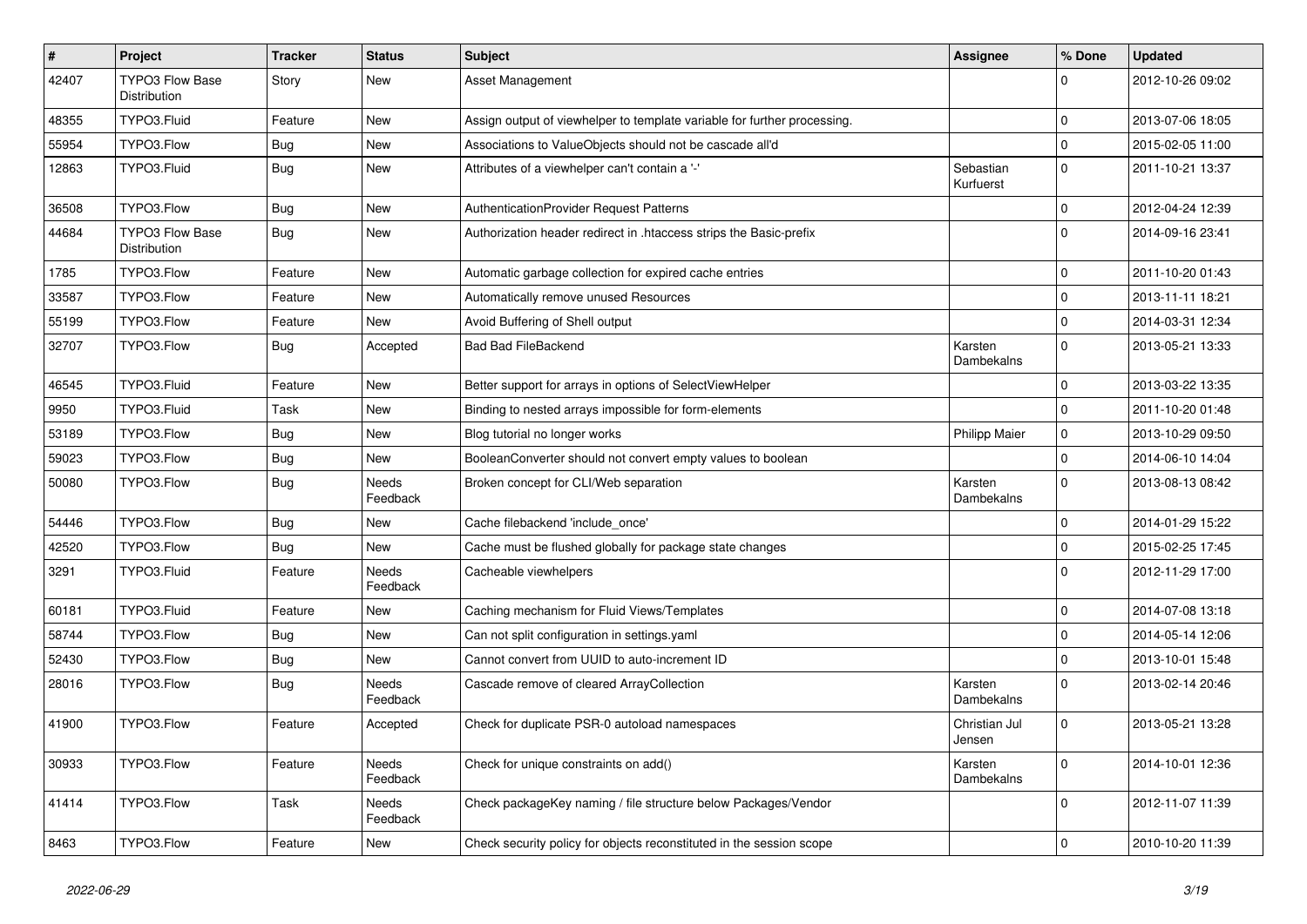| $\pmb{\#}$ | Project                                       | <b>Tracker</b> | <b>Status</b>       | <b>Subject</b>                                                                                                    | Assignee                    | % Done              | <b>Updated</b>   |
|------------|-----------------------------------------------|----------------|---------------------|-------------------------------------------------------------------------------------------------------------------|-----------------------------|---------------------|------------------|
| 8462       | TYPO3.Flow                                    | Feature        | New                 | Check subobjects in query rewriting                                                                               |                             | $\Omega$            | 2010-10-20 11:39 |
| 38130      | TYPO3.Fluid                                   | Feature        | New                 | Checkboxes and multiple select fields should have an assignable default value                                     |                             | $\mathbf 0$         | 2012-06-17 09:54 |
| 36662      | TYPO3.Fluid                                   | Bug            | Needs<br>Feedback   | Checked state isn't always correct when property is collection                                                    | Kevin Ulrich<br>Moschallski | $\Omega$            | 2013-08-14 15:39 |
| 52509      | <b>TYPO3 Flow Base</b><br><b>Distribution</b> | Bug            | New                 | Child-Object's Identifier get's lost on Form-Submission with Validation Error                                     |                             | $\Omega$            | 2013-10-03 16:18 |
| 39432      | <b>TYPO3 Flow Base</b><br>Distribution        | Task           | New                 | Clarify introducing properties                                                                                    |                             | $\mathbf 0$         | 2012-07-31 23:34 |
| 52909      | TYPO3.Flow                                    | Bug            | New                 | Class Loader fallback to non-proxy hides fatal errors                                                             |                             | $\mathsf{O}\xspace$ | 2013-10-17 11:24 |
| 53533      | TYPO3.Flow                                    | <b>Bug</b>     | New                 | Class reflection assumes reverse PSR-0, can lead to fail in autoloader                                            |                             | $\mathsf{O}\xspace$ | 2013-11-11 21:05 |
| 26664      | TYPO3.Fluid                                   | Task           | New                 | Clean up Form ViewHelpers                                                                                         |                             | 75                  | 2012-06-20 11:37 |
| 47052      | <b>TYPO3 Flow Base</b><br><b>Distribution</b> | <b>Bug</b>     | New                 | Clear doctrine caches after migration applied                                                                     |                             | $\Omega$            | 2013-04-08 18:30 |
| 58622      | TYPO3.Flow                                    | Feature        | New                 | Clearer Exception: Array to string conversion                                                                     |                             | $\mathbf 0$         | 2016-06-13 18:15 |
| 51183      | <b>TYPO3 Flow Base</b><br>Distribution        | Task           | New                 | <b>CLI improvements</b>                                                                                           |                             | 50                  | 2015-02-25 17:45 |
| 30428      | TYPO3.Flow                                    | Feature        | New                 | Cloning of request arguments                                                                                      |                             | $\mathbf 0$         | 2011-09-29 13:26 |
| 48167      | TYPO3.Flow                                    | Feature        | Accepted            | Command line account and role browsing                                                                            | Adrian Föder                | $\mathbf{0}$        | 2013-05-21 13:28 |
| 51809      | TYPO3.Flow                                    | Bug            | Under Review        | Commit "[BUGFIX] Published resources don't support symlinks" produces an fatal error   Adrian Föder<br>on Windows |                             | 100                 | 2015-06-13 12:51 |
| 27561      | TYPO3.Flow                                    | Task           | Accepted            | Complete documentation                                                                                            |                             | 84                  | 2013-09-23 12:56 |
| 41843      | <b>TYPO3 Flow Base</b><br>Distribution        | <b>Bug</b>     | New                 | Composer and rename issues (umbrella issue)                                                                       |                             | 60                  | 2013-01-15 17:19 |
| 43621      | TYPO3.Flow                                    | <b>Bug</b>     | Under Review        | Composer installer overwrites Settings.yaml.example                                                               | Karsten<br>Dambekalns       | $\Omega$            | 2013-11-26 19:12 |
| 53961      | <b>TYPO3 Flow Base</b><br>Distribution        | <b>Bug</b>     | New                 | Composer installer scripts create a .Packages folder                                                              |                             | $\Omega$            | 2013-11-28 13:06 |
| 46910      | TYPO3.Flow                                    | Feature        | New                 | Composer integration - PackageStates.php                                                                          |                             | $\mathbf 0$         | 2013-05-21 13:28 |
| 47419      | <b>TYPO3 Flow Base</b><br><b>Distribution</b> | Bug            | New                 | Composer issues                                                                                                   |                             | $\Omega$            | 2013-08-14 15:34 |
| 57437      | TYPO3.Flow                                    | Bug            | <b>New</b>          | Composer package replacement is not supported                                                                     |                             | $\mathbf 0$         | 2014-03-30 23:12 |
| 59442      | TYPO3.Flow                                    | <b>Bug</b>     | <b>Under Review</b> | Composite primary keys including foreign entity don't work                                                        |                             | $\mathbf 0$         | 2014-11-27 09:34 |
| 3755       | TYPO3.Flow                                    | Task           | New                 | Concurrency stress testing and cache mechanism                                                                    |                             | $\mathbf 0$         | 2010-10-20 11:39 |
| 29972      | TYPO3.Flow                                    | Feature        | <b>Under Review</b> | <b>Configurable Redirects</b>                                                                                     | <b>Tim Kandel</b>           | $\mathbf 0$         | 2013-10-02 15:43 |
| 7608       | TYPO3.Fluid                                   | Feature        | New                 | Configurable shorthand/object accessor delimiters                                                                 |                             | $\mathbf 0$         | 2013-11-07 14:08 |
| 33710      | TYPO3.Flow                                    | Feature        | New                 | Configuration based on Domain                                                                                     |                             | $\mathbf 0$         | 2012-02-06 16:08 |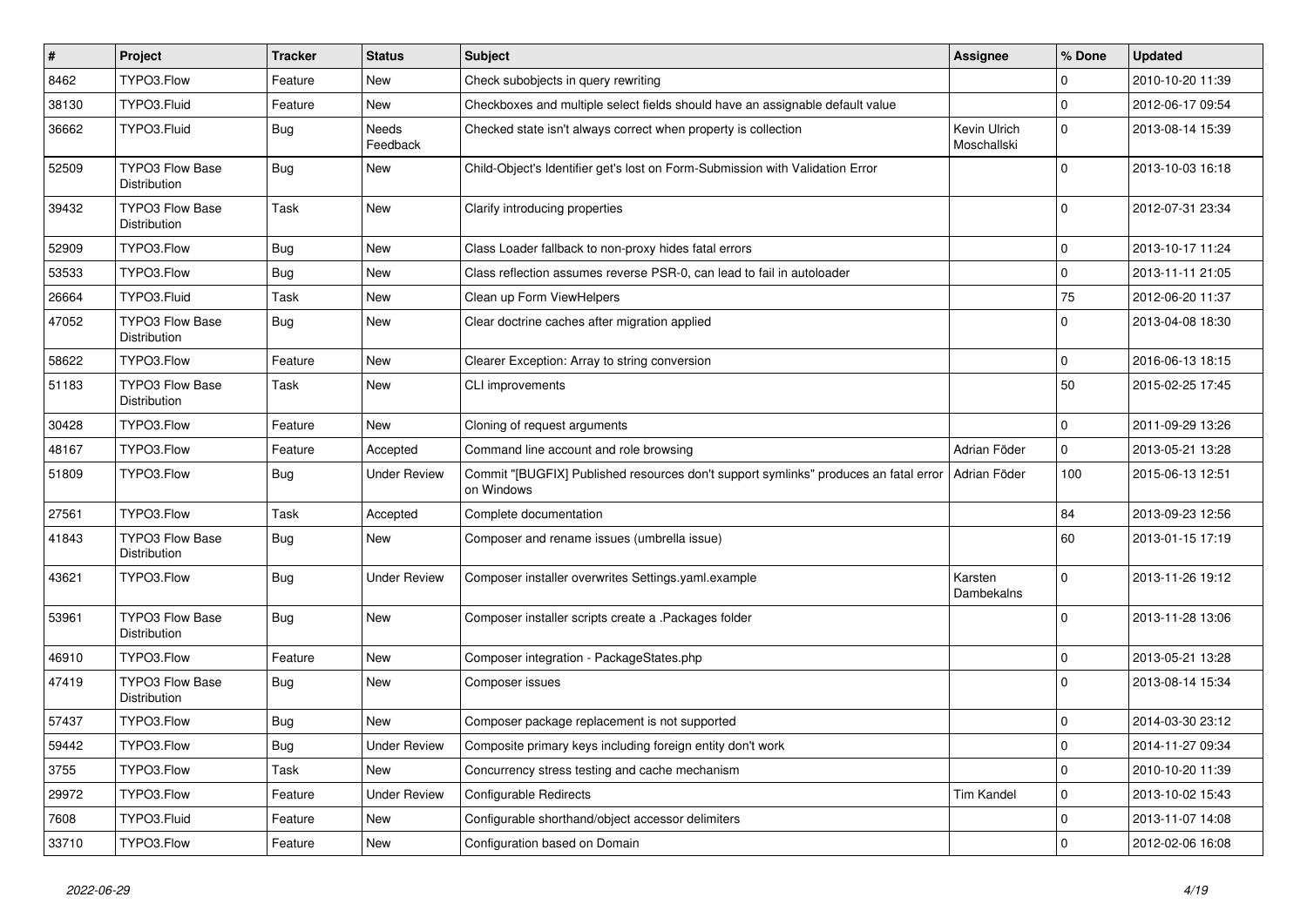| $\vert$ # | Project                                | <b>Tracker</b> | <b>Status</b>       | Subject                                                                                        | <b>Assignee</b>       | % Done              | <b>Updated</b>   |
|-----------|----------------------------------------|----------------|---------------------|------------------------------------------------------------------------------------------------|-----------------------|---------------------|------------------|
| 48898     | TYPO3.Flow                             | <b>Bug</b>     | New                 | configuration for roles fails if one of Policy yaml files contain empty "roles array"          | Christian Müller      | 0                   | 2013-06-05 19:06 |
| 53224     | TYPO3.Flow                             | <b>Bug</b>     | New                 | Constructor in subclass breaks call chain leading to missing identifier / uuid                 |                       | $\mathbf 0$         | 2013-10-30 12:06 |
| 31210     | TYPO3.Flow                             | Bug            | New                 | constructor of proxy class not compatible with interfaces defening a constructor               |                       | $\mathbf 0$         | 2011-11-07 22:02 |
| 42606     | TYPO3.Flow                             | <b>Bug</b>     | New                 | Content Security with nested objects                                                           |                       | $\mathbf 0$         | 2012-12-13 12:35 |
| 57541     | TYPO3.Flow                             | <b>Bug</b>     | <b>Under Review</b> | Content Security: operands work intrinsically differently in Rewrite and Manual check          |                       | $\mathbf 0$         | 2014-04-03 09:06 |
| 42601     | TYPO3.Flow                             | <b>Bug</b>     | <b>Under Review</b> | Content Security: QOM rewriting is omitted if used in certain cases in an Action<br>Controller | Robert Lemke          | 100                 | 2013-08-14 15:35 |
| 33937     | TYPO3.Flow                             | Feature        | Accepted            | Convenience method to resolve public "resource://" paths                                       | Karsten<br>Dambekalns | $\mathbf 0$         | 2014-04-15 11:40 |
| 56573     | TYPO3.Flow                             | <b>Bug</b>     | New                 | Converting by Flow\Identity                                                                    |                       | $\mathbf 0$         | 2014-04-09 13:10 |
| 41148     | TYPO3.Flow                             | Bug            | New                 | Converting of ValueObjects                                                                     |                       | $\mathbf 0$         | 2012-12-13 12:35 |
| 47073     | TYPO3.Flow                             | <b>Bug</b>     | New                 | Cookie causes Error after Update                                                               |                       | $\Omega$            | 2014-12-16 11:59 |
| 65684     | TYPO3.Flow                             | Bug            | New                 | Could not acquire lock for ClassLoader cache creation                                          | Sebastian Heuer       | $\mathbf 0$         | 2015-03-12 15:07 |
| 3580      | TYPO3.Flow                             | Feature        | New                 | Create an administration panel for the FLOW3 Development context                               |                       | $\mathbf 0$         | 2011-10-13 15:21 |
| 52640     | TYPO3.Fluid                            | Feature        | <b>Under Review</b> | Create an UnlessViewHelper as opposite to the IfViewHelper                                     | <b>Marc Neuhaus</b>   | $\mathbf 0$         | 2014-08-01 09:02 |
| 30937     | TYPO3.Fluid                            | <b>Bug</b>     | New                 | CropViewHelper stringToTruncate can't be supplied so it can't be easily extended               |                       | 100                 | 2011-10-21 13:37 |
| 27798     | TYPO3.Flow                             | Bug            | Accepted            | CSRF protection not working for forms in a plugin                                              |                       | $\Omega$            | 2013-08-14 15:35 |
| 3725      | TYPO3.Fluid                            | Feature        | New                 | <b>CSS Engine</b>                                                                              | Christian Müller      | 0                   | 2014-04-03 13:24 |
| 46066     | TYPO3.Flow                             | <b>Bug</b>     | New                 | Currency formatter uses wrong format for ISO 4217 currency codes                               |                       | $\mathbf 0$         | 2013-03-06 16:29 |
| 51286     | TYPO3.Flow                             | Task           | New                 | Custom error views should introduce a controller context somehow                               |                       | $\mathbf 0$         | 2013-08-23 11:24 |
| 49806     | TYPO3.Flow                             | Task           | Accepted            | Date formatting should care about the time zone                                                | Adrian Föder          | $\mathbf 0$         | 2013-07-09 10:16 |
| 26986     | TYPO3.Flow                             | Feature        | Accepted            | Debug toolbar                                                                                  | Christian Müller      | $\mathbf 0$         | 2012-06-08 20:41 |
| 58976     | <b>TYPO3 Flow Base</b><br>Distribution | <b>Bug</b>     | New                 | debug_backtrace                                                                                |                       | $\Omega$            | 2014-05-21 01:07 |
| 44712     | TYPO3.Flow                             | Task           | Accepted            | Decouple Argument-Building in the HTTP-Request-Constructor                                     |                       | $\mathbf 0$         | 2013-01-23 11:19 |
| 47423     | TYPO3 Flow Base<br>Distribution        | Task           | <b>Under Review</b> | Decouple TYPO3.Party from Flow                                                                 | Christian Müller      | $\mathbf 0$         | 2013-04-22 09:34 |
| 54284     | TYPO3.Fluid                            | <b>Bug</b>     | New                 | Default Option for Switch/Case VH                                                              |                       | $\mathbf 0$         | 2013-12-08 14:28 |
| 51312     | TYPO3.Flow                             | <b>Bug</b>     | New                 | Default php error handler generates warning (when loading<br>TYPO3\Flow\Error\Exception class) |                       | $\Omega$            | 2013-08-24 16:07 |
| 48430     | TYPO3.Flow                             | <b>Bug</b>     | New                 | Default validator-messages are not correctly formatted                                         |                       | $\mathsf{O}\xspace$ | 2013-05-22 00:36 |
| 1907      | TYPO3.Fluid                            | Feature        | New                 | Default values for view helpers based on context                                               |                       | $\mathbf 0$         | 2014-03-10 17:53 |
| 44244     | TYPO3.Flow                             | <b>Bug</b>     | New                 | defaultOrderings aren't applied on related objects                                             |                       | $\mathsf{O}\xspace$ | 2013-01-09 18:41 |
| 45164     | TYPO3 Flow Base<br>Distribution        | Feature        | Accepted            | Define syntax for validation rules in YAML                                                     | Karsten<br>Dambekalns | 0                   | 2013-02-05 10:52 |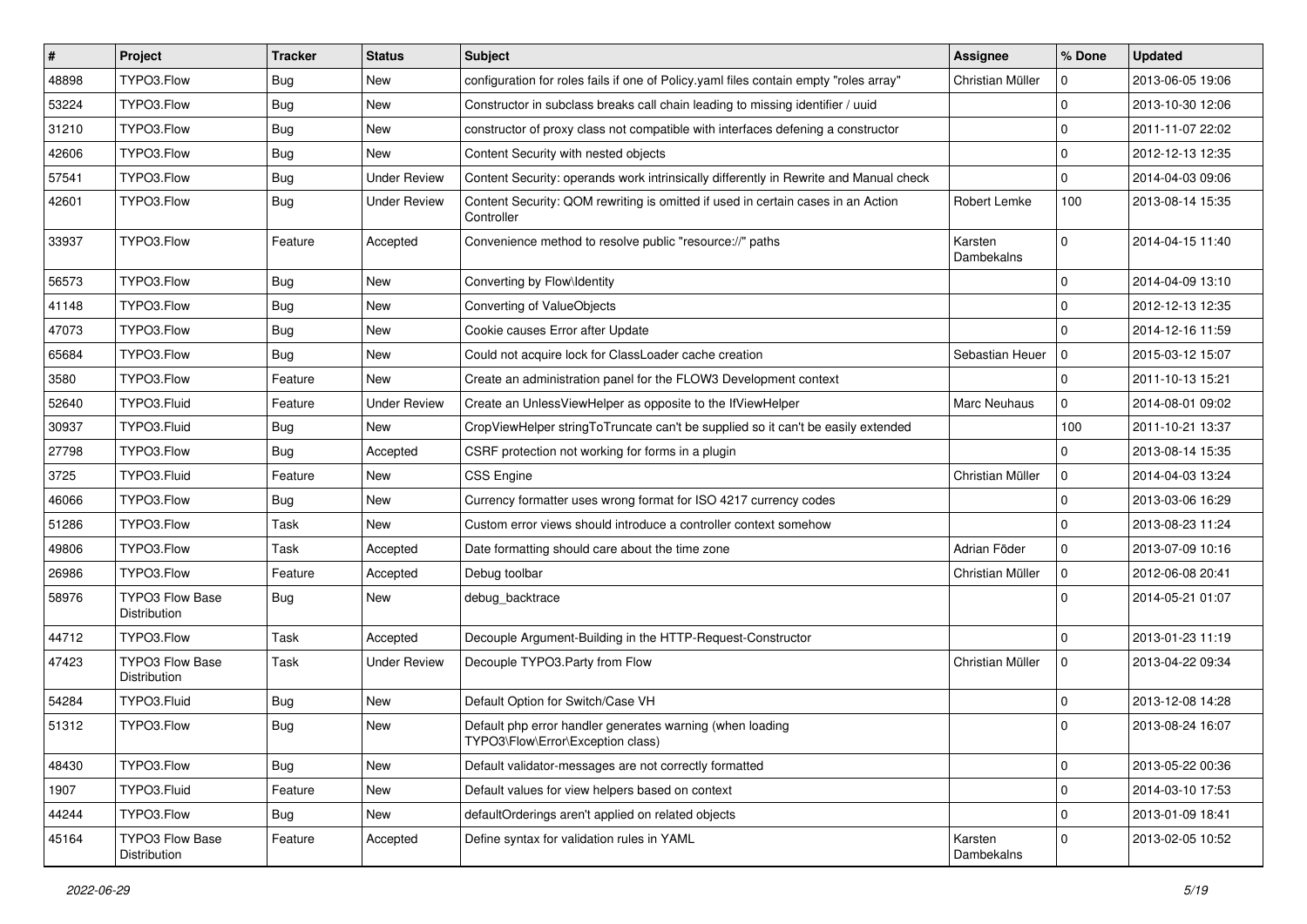| $\#$  | Project                                | <b>Tracker</b> | <b>Status</b>            | <b>Subject</b>                                                                                          | <b>Assignee</b>       | % Done              | <b>Updated</b>   |
|-------|----------------------------------------|----------------|--------------------------|---------------------------------------------------------------------------------------------------------|-----------------------|---------------------|------------------|
| 47638 | <b>TYPO3 Flow Base</b><br>Distribution | <b>Bug</b>     | New                      | Delete a ValueObject by its identity                                                                    |                       | 0                   | 2013-04-27 13:14 |
| 35831 | TYPO3.Flow                             | <b>Bug</b>     | New                      | Deleting or unpublishing of a resource deletes all published symlinks<br>(Web/_Resources/Persistent)    |                       | $\Omega$            | 2012-04-11 09:31 |
| 29425 | TYPO3.Flow                             | Bug            | New                      | Deletion of a blog post with resources fails with FK constraint error                                   |                       | $\mathbf 0$         | 2011-10-21 13:20 |
| 5442  | TYPO3.Flow                             | Feature        | New                      | Destroy session / logout user on deleting an account                                                    | Andreas Förthner   0  |                     | 2012-10-25 08:46 |
| 45611 | TYPO3.Flow                             | <b>Bug</b>     | New                      | Destruction of session after logout should be configurable                                              |                       | $\mathbf 0$         | 2013-02-19 16:41 |
| 46823 | TYPO3.Flow                             | Task           | Accepted                 | Detect APC and APCu correctly                                                                           |                       | $\mathbf 0$         | 2013-09-18 09:28 |
| 30890 | TYPO3.Flow                             | Feature        | Accepted                 | Developer Toolbar                                                                                       | Christian Müller      | $\mathbf 0$         | 2013-05-21 13:28 |
| 46425 | TYPO3.Flow                             | Task           | <b>Under Review</b>      | DI proxy classes use raw reflection instead of RelfectionService                                        | Christian Müller      | $\mathbf 0$         | 2013-08-14 15:35 |
| 50255 | <b>TYPO3 Flow Base</b><br>Distribution | <b>Bug</b>     | New                      | Different collations runnig migrate/update                                                              |                       | $\Omega$            | 2013-11-16 23:05 |
| 50130 | <b>TYPO3 Flow Base</b><br>Distribution | <b>Bug</b>     | <b>Needs</b><br>Feedback | Different fallback for php.exe on windows                                                               |                       | $\Omega$            | 2013-07-21 21:43 |
| 55831 | TYPO3.Flow                             | Feature        | New                      | Different scenarios for session settings                                                                |                       | $\mathbf 0$         | 2014-02-10 11:21 |
| 54146 | TYPO3.Flow                             | <b>Bug</b>     | New                      | Different sorting of arguments in ACL Patterns doesnt work                                              | Christian Müller      | 0                   | 2013-12-02 19:23 |
| 58408 | TYPO3.Flow                             | Task           | New                      | Disable manualy persisting                                                                              |                       | $\mathbf 0$         | 2014-05-02 10:58 |
| 37354 | TYPO3.Flow                             | <b>Bug</b>     | Accepted                 | Do not apply generateValueHash() and generateUuid() if custom identifier is used                        | Karsten<br>Dambekalns | $\mathbf 0$         | 2012-07-10 08:30 |
| 51188 | TYPO3.Flow                             | Bug            | New                      | Doctrine does not respect AOP-injected properties                                                       |                       | $\mathbf 0$         | 2013-12-07 11:13 |
| 51489 | TYPO3.Flow                             | <b>Bug</b>     | New                      | Doctrine\Common\Annotations\AnnotationException thrown in file<br>AnnotationException.php               |                       | $\Omega$            | 2014-02-06 10:20 |
| 42465 | TYPO3.Flow                             | Task           | New                      | Document i18n settings                                                                                  |                       | $\mathbf 0$         | 2013-08-14 15:35 |
| 44148 | TYPO3.Flow                             | <b>Bug</b>     | New                      | Documentation for executeCommand() needs clarification                                                  |                       | $\mathbf 0$         | 2013-08-14 15:35 |
| 40802 | TYPO3.Flow                             | <b>Bug</b>     | Accepted                 | Documentation mistake (authentication)                                                                  | Karsten<br>Dambekalns | $\mathbf 0$         | 2014-03-20 14:13 |
| 50115 | TYPO3.Flow                             | Feature        | Under Review             | During the policy loading, we need to take care if class exist                                          | Dominique Feyer   0   |                     | 2013-10-04 10:23 |
| 35030 | TYPO3.Flow                             | Feature        | Under Review             | Dynamic locale detection                                                                                | Karsten<br>Dambekalns | $\mathbf 0$         | 2013-09-26 18:08 |
| 49025 | TYPO3.Flow                             | Task           | Under Review             | Dynamic locale detection / determination                                                                | Adrian Föder          | $\mathbf 0$         | 2013-12-28 10:48 |
| 45345 | TYPO3.Fluid                            | Feature        | Needs<br>Feedback        | Easy to use comments for fluid that won't show in output                                                |                       |                     | 2013-03-26 20:40 |
| 37212 | TYPO3.Flow                             | Feature        | Accepted                 | Edge Side Includes (ESI)                                                                                | Robert Lemke          | $\overline{0}$      | 2013-05-21 13:28 |
| 46716 | TYPO3.Flow                             | Bug            | New                      | Empty class names in Dependencylnjection proxy code when using Caches /<br>Factory-created dependencies |                       | $\overline{0}$      | 2013-05-21 13:22 |
| 46289 | TYPO3.Fluid                            | <b>Bug</b>     | Needs<br>Feedback        | Enable Escaping Interceptor in XML request format                                                       |                       | $\mathsf{O}\xspace$ | 2013-08-14 15:35 |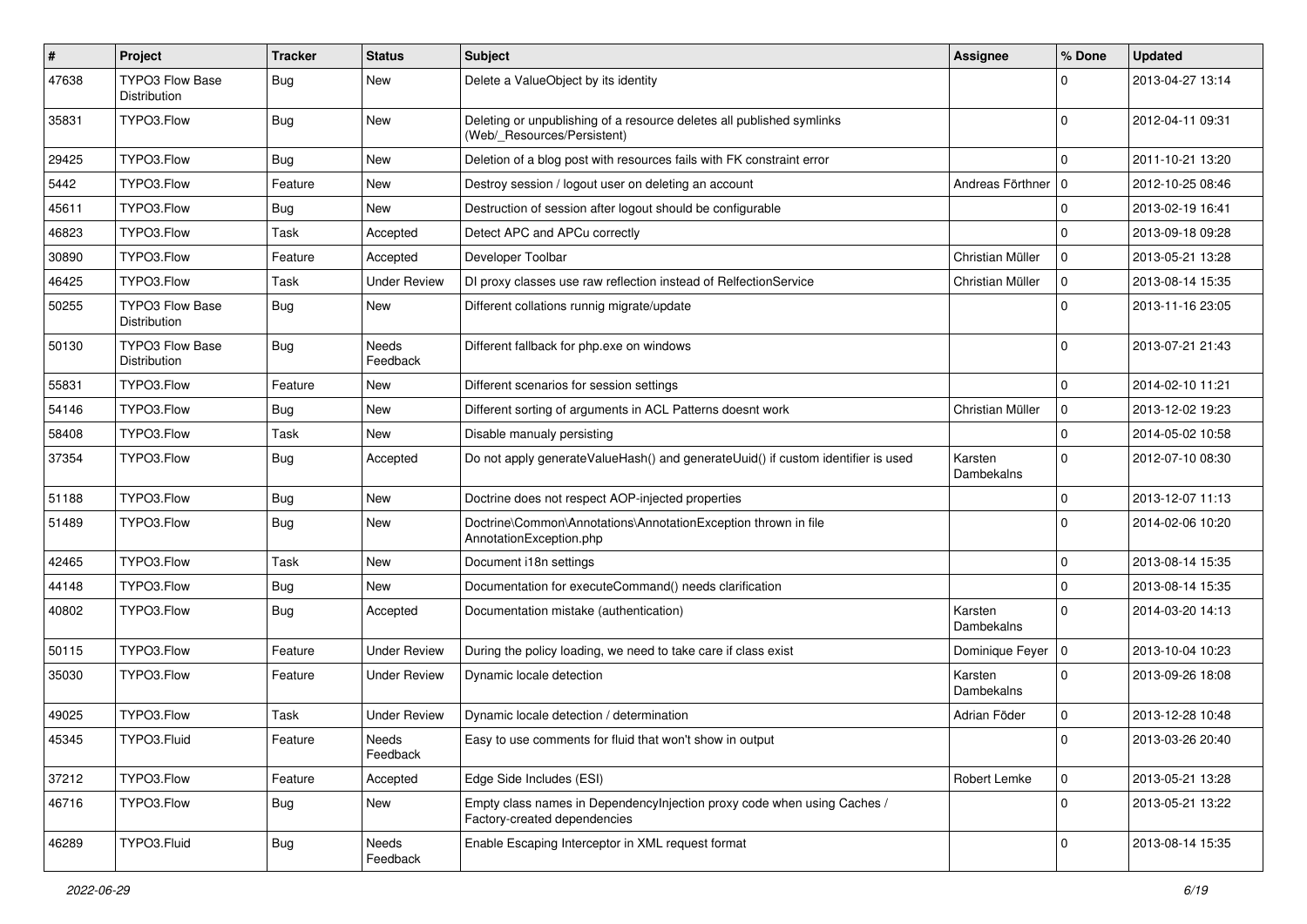| $\vert$ # | Project     | <b>Tracker</b> | <b>Status</b>       | Subject                                                                                                      | <b>Assignee</b>       | % Done              | <b>Updated</b>   |
|-----------|-------------|----------------|---------------------|--------------------------------------------------------------------------------------------------------------|-----------------------|---------------------|------------------|
| 3587      | TYPO3.Flow  | Feature        | New                 | Enforce validation rules for value objects already in constructor                                            |                       | $\Omega$            | 2010-10-20 11:39 |
| 55870     | TYPO3.Flow  | Feature        | New                 | Enhance f:form.textfield or add a f:form.datefield VH with enhanced validation and<br>propertymapping        | Christian Müller      | $\mathbf 0$         | 2014-04-15 12:32 |
| 13045     | TYPO3.Fluid | <b>Bug</b>     | New                 | Entity decode of strings are different between if-conditions and output of variable                          |                       | $\mathbf 0$         | 2011-10-21 13:37 |
| 53177     | TYPO3.Flow  | Feature        | New                 | entity resource policy value support for `this`                                                              |                       | $\mathbf 0$         | 2014-05-20 09:22 |
| 47236     | TYPO3.Flow  | Bug            | Needs<br>Feedback   | Error at offset 6279 of 6338                                                                                 |                       | $\mathbf 0$         | 2014-02-14 09:35 |
| 43967     | TYPO3.Flow  | Bug            | New                 | Error in evaluating orphanRemoval in Flow Annotation driver                                                  |                       | $\mathbf 0$         | 2013-01-03 11:00 |
| 48873     | TYPO3.Flow  | Bug            | New                 | Error when calling resourceManager->deleteResource on unpublished Resource                                   |                       | $\mathbf 0$         | 2013-06-05 13:46 |
| 52536     | TYPO3.Fluid | <b>Bug</b>     | <b>Under Review</b> | Errorclass not set if no property-attribute set                                                              |                       | $\mathbf 0$         | 2016-01-06 10:02 |
| 37831     | TYPO3.Flow  | Task           | New                 | Evaluate using PHP 5.4's internal web server for Functional Testing                                          |                       | $\mathbf 0$         | 2012-06-08 09:27 |
| 45640     | TYPO3.Flow  | <b>Bug</b>     | New                 | Every relation is set to cascade=all if the related entity is no aggregate root                              |                       | $\mathbf 0$         | 2013-02-20 15:31 |
| 40410     | TYPO3.Flow  | <b>Bug</b>     | Needs<br>Feedback   | Exception when using Apc, Memcached of Redis cache backend for reflection status<br>and object configuration | Karsten<br>Dambekalns | $\Omega$            | 2012-10-25 15:56 |
| 33024     | TYPO3.Flow  | <b>Bug</b>     | Accepted            | Exception when validating a float in a Model with the Number validator                                       | Karsten<br>Dambekalns | $\Omega$            | 2012-03-07 22:08 |
| 52945     | TYPO3.Flow  | <b>Bug</b>     | New                 | Excluded classes should only be excluded from reflection but still autoloaded                                |                       | $\Omega$            | 2013-10-19 12:52 |
| 32607     | TYPO3.Flow  | Feature        | Needs<br>Feedback   | Export localized strings for JS consumption                                                                  | Karsten<br>Dambekalns | $\mathbf 0$         | 2013-05-21 13:28 |
| 45153     | TYPO3.Fluid | Feature        | New                 | f:be.menus.actionMenuItem - Detection of the current select option is insufficient                           |                       | $\Omega$            | 2013-02-04 23:17 |
| 62346     | TYPO3.Fluid | Feature        | New                 | f:comment should have high precende                                                                          |                       | $\Omega$            | 2014-10-20 11:33 |
| 49600     | TYPO3.Fluid | <b>Bug</b>     | New                 | f:form tag shown as a HTML on frontend                                                                       |                       | $\mathbf 0$         | 2013-12-04 13:04 |
| 58921     | TYPO3.Fluid | <b>Bug</b>     | New                 | f:form.* VHs crash if NOT inside f:form but followed by f:form                                               |                       | $\mathbf 0$         | 2014-05-19 15:29 |
| 31955     | TYPO3.Fluid | Feature        | New                 | f:uri.widget                                                                                                 |                       | $\mathbf 0$         | 2011-11-22 12:27 |
| 37619     | TYPO3.Fluid | Bug            | New                 | Fatal Error when using variable in name attribute of Section ViewHelper                                      |                       | $\Omega$            | 2012-05-30 23:17 |
| 53262     | TYPO3.Flow  | Bug            | New                 | FileBakend have some race condition                                                                          | Dominique Feyer   0   |                     | 2013-11-01 10:48 |
| 55306     | TYPO3.Flow  | Bug            | <b>Under Review</b> | Filenames should not exceed 255 characters                                                                   | Christian Müller      | $\mathbf 0$         | 2015-10-04 21:35 |
| 43192     | TYPO3.Flow  | Bug            | Accepted            | findByIdentifier() for non-persisted objects not working for custom identifier properties                    | Karsten<br>Dambekalns | $\Omega$            | 2013-05-21 13:28 |
| 36510     | TYPO3.Flow  | Feature        | New                 | <b>Firewall Redirect?</b>                                                                                    |                       | $\mathbf 0$         | 2012-04-24 12:57 |
| 58975     | TYPO3.Flow  | Bug            | New                 | Fix command for Linux in Qucikstart documentation                                                            |                       | 100                 | 2014-05-21 19:47 |
| 56856     | TYPO3.Flow  | <b>Bug</b>     | <b>Under Review</b> | Fix StandardView Template                                                                                    |                       | 0                   | 2015-02-25 11:25 |
| 59366     | TYPO3.Flow  | <b>Bug</b>     | <b>Under Review</b> | fix* lifecycle callbacks should not be registered for unproxied entities                                     |                       | $\mathsf{O}\xspace$ | 2014-11-27 09:41 |
| 55937     | TYPO3.Flow  | Bug            | New                 | FlashMessage queue is lost                                                                                   |                       | 0                   | 2014-02-12 17:03 |
| 56544     | TYPO3.Flow  | <b>Bug</b>     | New                 | FLOW Exception on tar package inclusion via composer                                                         |                       | $\mathbf 0$         | 2014-03-20 14:38 |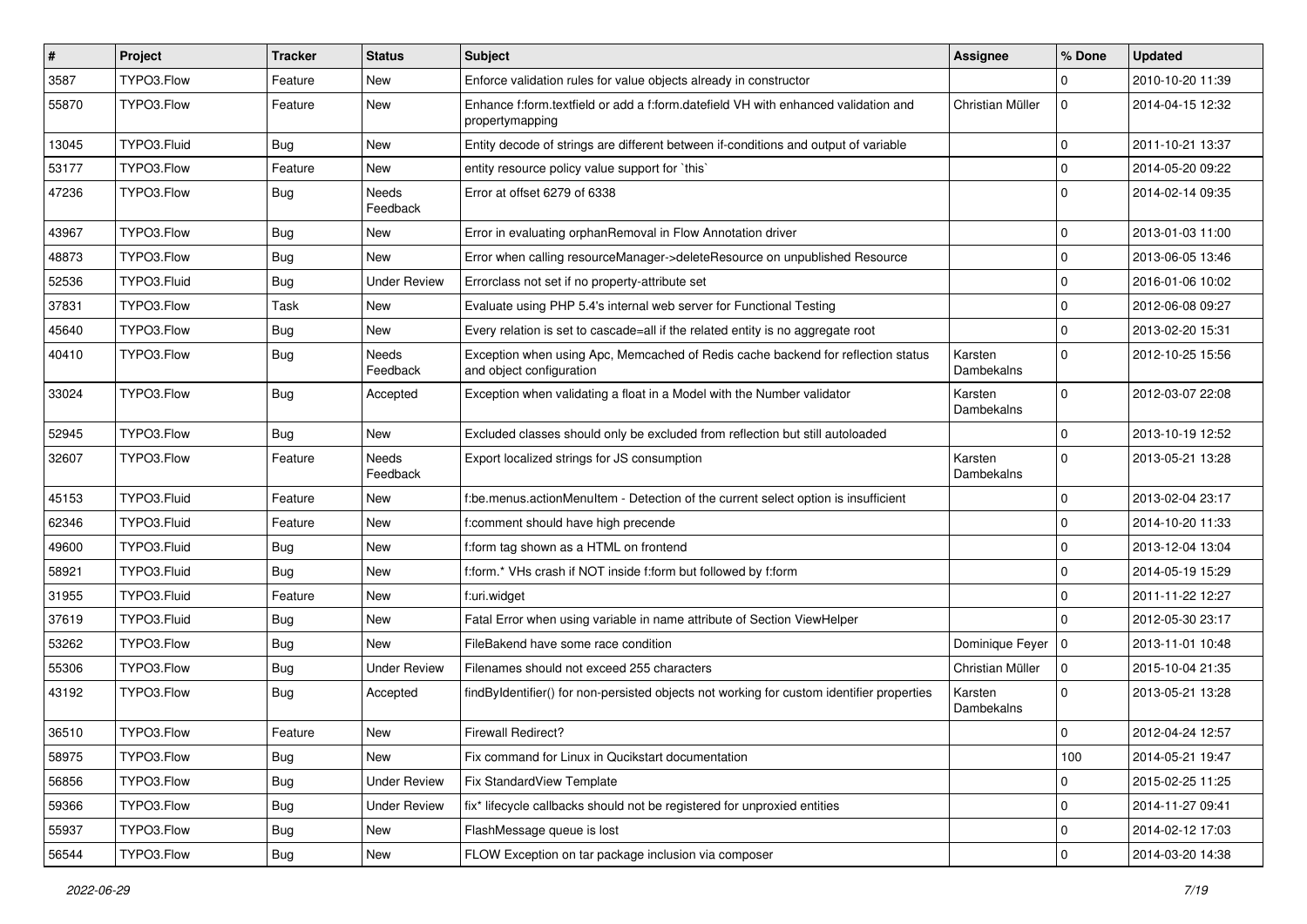| #     | Project                                | <b>Tracker</b> | <b>Status</b>       | <b>Subject</b>                                                                                       | <b>Assignee</b>             | % Done      | <b>Updated</b>   |
|-------|----------------------------------------|----------------|---------------------|------------------------------------------------------------------------------------------------------|-----------------------------|-------------|------------------|
| 32574 | TYPO3.Flow                             | <b>Bug</b>     | Accepted            | FLOW3 enters fork bombs when using cgi-fcgi vs cli                                                   | Karsten<br>Dambekalns       | $\Omega$    | 2012-03-07 17:21 |
| 10472 | TYPO3.Fluid                            | Feature        | <b>New</b>          | Fluid Standalone distribution                                                                        |                             | $\Omega$    | 2012-10-16 15:17 |
| 9005  | TYPO3.Fluid                            | Feature        | Accepted            | Fluid Template Analyzer (FTA)                                                                        | Sebastian<br>Kurfuerst      | 20          | 2011-05-06 11:03 |
| 3306  | TYPO3.Flow                             | Feature        | Accepted            | Flush routes cache automatically on class file modifications                                         | Robert Lemke                | 0           | 2013-05-06 12:34 |
| 49038 | TYPO3.Fluid                            | <b>Bug</b>     | New                 | form.select does not select the first item if prependOptionValue is used                             |                             | $\Omega$    | 2013-06-11 22:11 |
| 8648  | TYPO3.Fluid                            | <b>Bug</b>     | New                 | format.crop ViewHelper should support all features of the crop stdWrap function                      |                             | $\mathbf 0$ | 2011-10-21 13:37 |
| 58983 | TYPO3.Fluid                            | <b>Bug</b>     | New                 | format.date does not respect linebreaks and throws exception                                         |                             | $\Omega$    | 2014-05-21 10:00 |
| 47669 | TYPO3.Fluid                            | Task           | New                 | FormViewHelper does not define the default request method                                            |                             | $\mathbf 0$ | 2013-04-28 16:39 |
| 58862 | TYPO3.Fluid                            | <b>Bug</b>     | Needs<br>Feedback   | FormViewHelper doesn't accept NULL as value for \$arguments                                          | <b>Bastian</b><br>Waidelich | $\Omega$    | 2014-06-04 12:49 |
| 5636  | TYPO3.Fluid                            | Task           | <b>Under Review</b> | Form_RadioViewHelper and CheckBoxViewHelper miss check for existing object<br>before it is accessed. |                             | $\Omega$    | 2013-11-22 17:14 |
| 30424 | TYPO3.Flow                             | <b>Bug</b>     | <b>New</b>          | Forward object arguments with changes                                                                |                             | $\Omega$    | 2011-10-21 13:20 |
| 58193 | TYPO3.Flow                             | <b>Bug</b>     | <b>Under Review</b> | Forward-port changelogs to master branch                                                             | Karsten<br>Dambekalns       | 0           | 2014-05-23 18:11 |
| 45394 | TYPO3.Fluid                            | Task           | New                 | Forwardport Unit test for standalone view                                                            |                             | 0           | 2013-02-11 22:39 |
| 47487 | TYPO3.Flow                             | <b>Bug</b>     | New                 | Functional test classes in package without classes are not compiled                                  |                             | $\mathbf 0$ | 2013-05-21 12:19 |
| 33308 | <b>TYPO3 Flow Base</b><br>Distribution | Task           | New                 | General date and time handling rules                                                                 |                             | $\Omega$    | 2012-03-06 16:05 |
| 31002 | TYPO3.Flow                             | <b>Bug</b>     | New                 | Generated __sleep method handles static properties as members.                                       |                             | $\Omega$    | 2011-10-21 13:20 |
| 37352 | TYPO3.Flow                             | <b>Bug</b>     | <b>Under Review</b> | generateValueHash() should use getIdentifierByObject()                                               | Karsten<br>Dambekalns       | $\Omega$    | 2013-05-21 13:28 |
| 46010 | TYPO3.Flow                             | <b>Bug</b>     | <b>New</b>          | Generating a DiscriminatorMap with base class in different namespace does not work                   |                             | $\Omega$    | 2013-03-04 12:30 |
| 47429 | TYPO3.Flow                             | Bug            | New                 | Global policy files no longer allowed                                                                |                             | 0           | 2013-07-14 19:20 |
| 56602 | TYPO3.Flow                             | Major Feature  | New                 | Handling Of Multi Identity Entities                                                                  |                             | $\mathbf 0$ | 2014-04-09 13:10 |
| 38875 | <b>TYPO3 Flow Base</b><br>Distribution | Suggestion     | New                 | Have a Translator object available in action controllers                                             |                             | $\Omega$    | 2012-07-11 15:00 |
| 59057 | TYPO3.Fluid                            | Bug            | Under Review        | Hidden empty value fields shoud be disabled when related field is disabled                           | Bastian<br>Waidelich        | $\Omega$    | 2014-06-18 17:23 |
| 58184 | TYPO3.Flow                             | Major Feature  | New                 | HTTP request argument building for different use cases                                               |                             | $\mathbf 0$ | 2014-04-25 11:30 |
| 36495 | TYPO3.Flow                             | <b>Bug</b>     | New                 | HTTP Response is sent before persistence preventing Exceptions to be displayed on<br>redirect        |                             | 0           | 2012-04-24 00:28 |
| 28136 | TYPO3.Flow                             | Feature        | New                 | HTTP Semantics for Transactions and more                                                             |                             | 0           | 2012-05-21 16:15 |
| 51763 | TYPO3.Flow                             | Bug            | New                 | HttpRequest always returns content of the current request                                            |                             | 0           | 2015-02-20 12:53 |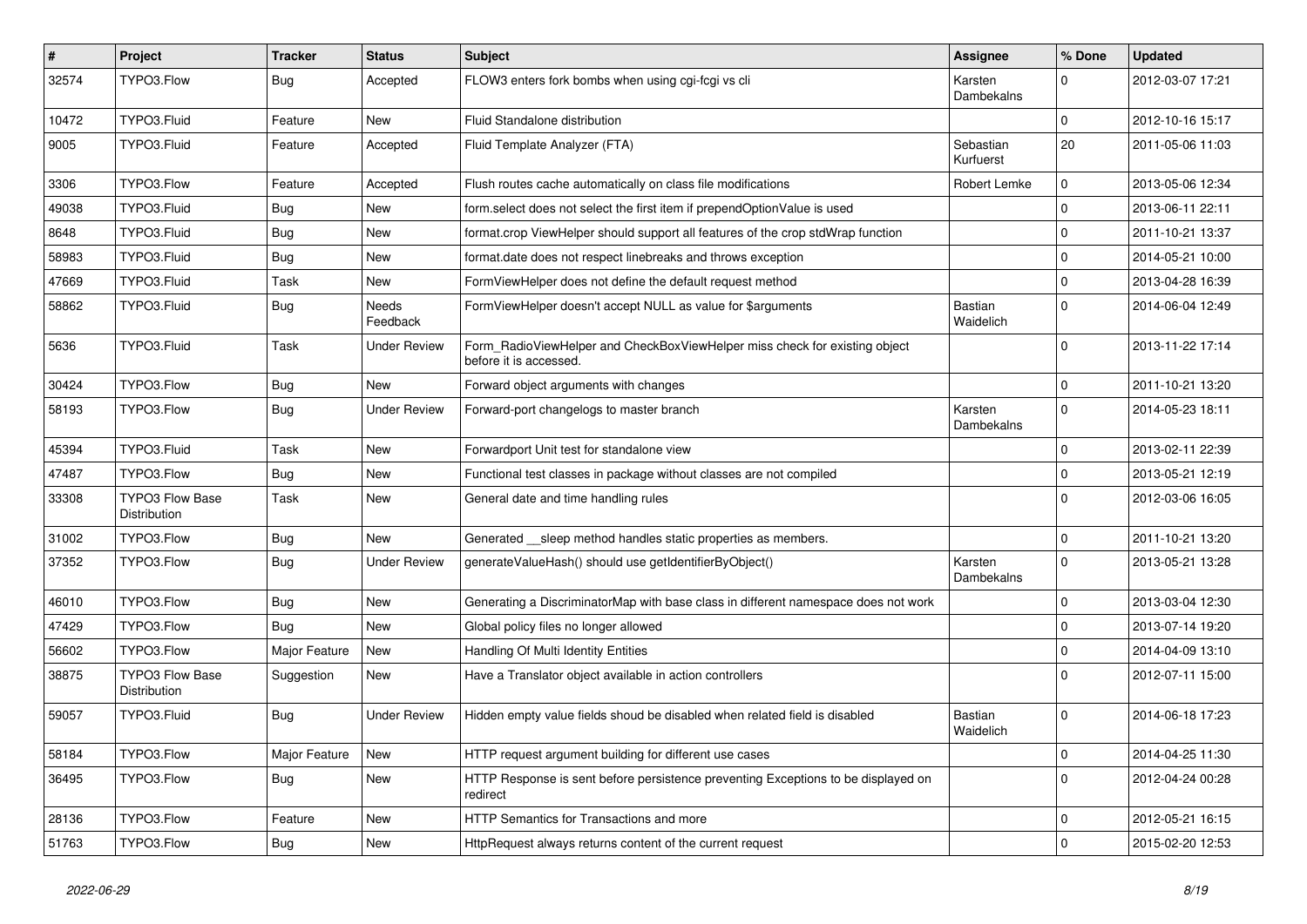| #     | Project     | <b>Tracker</b> | <b>Status</b>            | <b>Subject</b>                                                                                        | <b>Assignee</b>         | % Done       | <b>Updated</b>   |
|-------|-------------|----------------|--------------------------|-------------------------------------------------------------------------------------------------------|-------------------------|--------------|------------------|
| 59084 | TYPO3.Flow  | <b>Bug</b>     | New                      | if 403 Exception show reason                                                                          |                         | $\Omega$     | 2014-05-24 18:20 |
| 41533 | TYPO3.Flow  | <b>Bug</b>     | <b>Needs</b><br>Feedback | Ignored object-validation in editAction when redirecting back from updateAction                       |                         | $\Omega$     | 2012-10-10 09:27 |
| 48596 | TYPO3.Flow  | <b>Bug</b>     | <b>Under Review</b>      | Ignored Tags configuration should be easier to configure from packages                                | Alexander Berl          | $\mathbf 0$  | 2015-02-14 13:00 |
| 32105 | TYPO3.Flow  | <b>Bug</b>     | New                      | Ignore Validation ignored if ACL is set for this controller action                                    |                         | $\Omega$     | 2011-11-26 11:22 |
| 56639 | TYPO3.Flow  | Feature        | New                      | Implement "getPrivateStorageUriByResource()" for recieving (image-) file URIs                         | Robert Lemke            | $\mathbf 0$  | 2014-03-07 10:06 |
| 38379 | TYPO3.Eel   | Feature        | New                      | Implement a Eel-ViewHelper                                                                            |                         | $\Omega$     | 2013-04-08 11:03 |
| 6602  | TYPO3.Flow  | Feature        | New                      | Implement after invocation handling                                                                   | Andreas Förthner   0    |              | 2011-01-07 11:15 |
| 38065 | TYPO3.Flow  | Feature        | New                      | Implement content security for DQL queries                                                            | Andreas Förthner   0    |              | 2013-05-21 13:28 |
| 3621  | TYPO3.Flow  | Feature        | New                      | Implement dynamic firewall filter registration                                                        | Andreas Förthner   0    |              | 2012-05-21 16:15 |
| 6178  | TYPO3.Flow  | Feature        | New                      | Implement FileType and FileSize validators                                                            |                         | $\Omega$     | 2010-10-20 11:39 |
| 35709 | TYPO3.Flow  | Task           | New                      | Implement global Command aliases                                                                      |                         | $\Omega$     | 2013-08-19 14:33 |
| 6712  | TYPO3.Flow  | Feature        | Accepted                 | Implement mixin support                                                                               | Robert Lemke            | $\mathbf 0$  | 2011-11-08 00:18 |
| 32985 | TYPO3.Flow  | Feature        | New                      | Implement Processing Rules when merging numerically-indexed arrays                                    |                         | $\mathbf 0$  | 2012-05-30 09:35 |
| 33258 | TYPO3.Flow  | Major Feature  | Accepted                 | Implement support for Assetic                                                                         |                         | $\Omega$     | 2014-02-24 08:05 |
| 3585  | TYPO3.Flow  | Major Feature  | New                      | Implement support for value objects                                                                   |                         | $\Omega$     | 2013-02-20 14:45 |
| 3619  | TYPO3.Flow  | Feature        | New                      | Implement System Policy Support/System Security                                                       | Andreas Förthner   0    |              | 2012-05-21 16:15 |
| 46063 | TYPO3.Flow  | Feature        | New                      | Implement username password provider with "remember me" persistent cookie                             | Christopher<br>Hlubek   | $\mathbf{0}$ | 2014-09-23 00:26 |
| 47950 | TYPO3.Flow  | <b>Bug</b>     | New                      | import of remote resources                                                                            |                         | $\Omega$     | 2013-05-21 11:52 |
| 46120 | TYPO3.Flow  | <b>Bug</b>     | New                      | Important step missing in the installation chapter                                                    |                         | $\mathbf 0$  | 2013-03-08 10:23 |
| 50382 | TYPO3.Flow  | Task           | New                      | Impossible to use arguments in CLI that are added by overriding<br>initializeCommandMethodArguments() |                         | $\Omega$     | 2013-08-19 14:32 |
| 41832 | TYPO3.Flow  | <b>Task</b>    | New                      | Improve error handling for incompatible packages                                                      | Christian Jul<br>Jensen | $\mathbf 0$  | 2012-10-10 14:44 |
| 46009 | TYPO3.Flow  | Task           | New                      | Improve error message for missing class in Flow annotation driver                                     |                         | $\Omega$     | 2013-03-04 12:25 |
| 36840 | TYPO3.Flow  | Task           | Accepted                 | Improve exception for wrong locales                                                                   | Karsten<br>Dambekalns   | $\Omega$     | 2012-06-25 18:47 |
| 32035 | TYPO3.Fluid | Task           | New                      | Improve fluid error messages                                                                          |                         | $\mathbf 0$  | 2012-01-27 15:59 |
| 58773 | TYPO3.Flow  | Bug            | Accepted                 | Improve NoMatchingRouteException                                                                      | Bastian<br>Waidelich    | 0            | 2014-05-13 15:59 |
| 4704  | TYPO3.Fluid | Feature        | New                      | Improve parsing exception messages                                                                    |                         | $\mathbf 0$  | 2012-07-11 19:00 |
| 35970 | TYPO3.Flow  | Task           | New                      | Improve performance of Utility/Arrays::integerExplode by using array_map                              |                         | $\Omega$     | 2012-04-13 15:38 |
| 51811 | TYPO3.Flow  | <b>Bug</b>     | New                      | Improve session handle when the authenticated account is removed from persitance                      | Dominique Feyer   0     |              | 2014-03-27 12:21 |
| 51530 | TYPO3.Flow  | Task           | New                      | Improve speed of Files::readDirectoryRecursively using RecursiveDirectoryIterator?                    |                         | 0            | 2013-08-29 19:49 |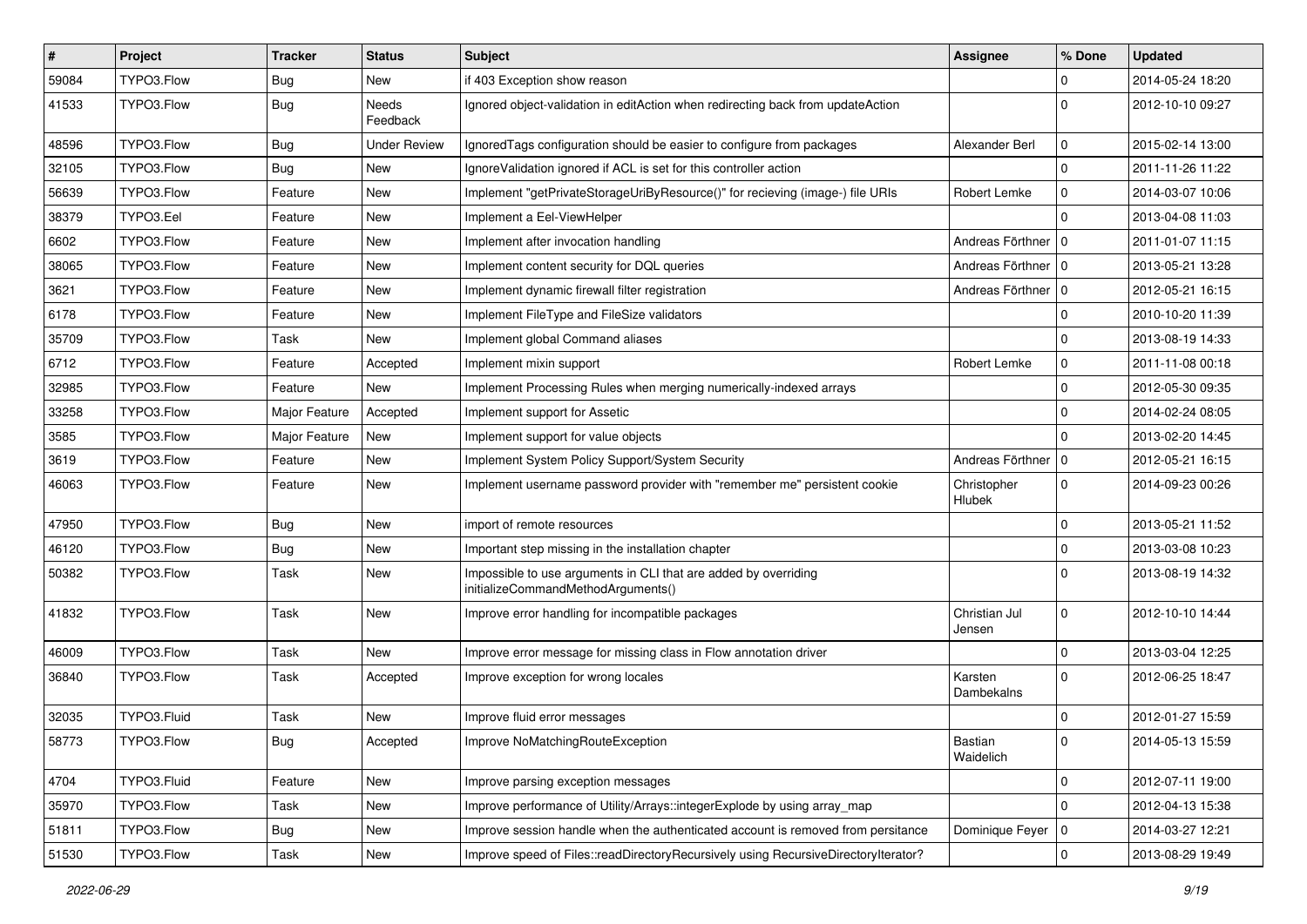| $\vert$ # | Project                                | <b>Tracker</b> | <b>Status</b>       | <b>Subject</b>                                                                                           | Assignee              | % Done              | <b>Updated</b>   |
|-----------|----------------------------------------|----------------|---------------------|----------------------------------------------------------------------------------------------------------|-----------------------|---------------------|------------------|
| 28553     | TYPO3.Fluid                            | <b>Bug</b>     | New                 | improve XHProf test setup                                                                                |                       | $\mathbf 0$         | 2011-10-21 13:37 |
| 56237     | TYPO3.Fluid                            | Task           | New                 | in-line (Condition) ViewHelpers should not evaluate on parsing                                           |                       | $\mathbf 0$         | 2014-02-24 13:47 |
| 43541     | TYPO3.Flow                             | Bug            | New                 | Incomplete classes path detection for PSR-0                                                              |                       | $\mathbf 0$         | 2013-08-14 15:35 |
| 37372     | TYPO3.Flow                             | Feature        | Accepted            | Inheritance in ORM should be configured automatically                                                    | Karsten<br>Dambekalns | $\mathbf 0$         | 2013-05-21 13:28 |
| 37571     | TYPO3.Flow                             | <b>Bug</b>     | New                 | Inherited proxies fail when implementing clone                                                           |                       | $\mathbf 0$         | 2012-06-04 12:15 |
| 58494     | TYPO3.Flow                             | <b>Bug</b>     | Needs<br>Feedback   | Inifinite redirects if index.php presents in URI                                                         | Bastian<br>Waidelich  | $\Omega$            | 2014-05-25 11:29 |
| 29794     | TYPO3.Kickstart                        | Feature        | New                 | Initialize collections in generated models                                                               |                       | $\Omega$            | 2011-09-14 23:23 |
| 41807     | TYPO3.Flow                             | Task           | <b>Under Review</b> | Initialize the eventmanager in the EntityManagerInterface                                                |                       | $\mathbf 0$         | 2013-05-21 13:28 |
| 27088     | TYPO3.Flow                             | Bug            | On Hold             | initializeObject() is called too early when reconstructing entities                                      |                       | $\mathbf 0$         | 2013-04-08 17:53 |
| 54593     | <b>TYPO3 Flow Base</b><br>Distribution | Bug            | New                 | ini_get return value has changed for $PHP \ge 5.3.0 \rightarrow$ changed check-implementation<br>needed! |                       | $\Omega$            | 2013-12-25 02:48 |
| 33293     | TYPO3.Flow                             | <b>Bug</b>     | New                 | Injection to private variable results in injection of the the wrong class                                |                       | $\mathbf 0$         | 2012-01-18 16:41 |
| 53180     | <b>TYPO3 Flow Base</b><br>Distribution | Bug            | New                 | InjectSettings doesnt work on inheritance (Level 2)                                                      |                       | $\Omega$            | 2013-11-26 21:46 |
| 57885     | TYPO3.Fluid                            | Bug            | New                 | Inputs are cleared from a second form if the first form produced a vallidation error                     |                       | $\Omega$            | 2014-04-14 00:00 |
| 28964     | TYPO3 Flow Base<br>Distribution        | Feature        | New                 | Integrate Behat tool for BDD                                                                             |                       | $\Omega$            | 2011-08-13 16:03 |
| 55008     | TYPO3.Fluid                            | <b>Bug</b>     | <b>Under Review</b> | Interceptors should be used in Partials                                                                  | Christian Müller      | $\mathbf 0$         | 2014-01-15 08:44 |
| 57450     | TYPO3.Flow                             | <b>Bug</b>     | New                 | International E-Mail addresses (umlauts, etc.) are not validated correctly                               |                       | $\Omega$            | 2014-04-30 14:58 |
| 6601      | TYPO3.Flow                             | Task           | On Hold             | Introduce a new roles definition syntax including runtime constraints                                    | Andreas Förthner   0  |                     | 2010-10-20 11:39 |
| 48409     | TYPO3.Flow                             | Feature        | New                 | Introduce new Annotation "Slot" for wiring signal and slots                                              |                       | $\Omega$            | 2013-05-23 19:02 |
| 27045     | TYPO3.Flow                             | <b>Bug</b>     | New                 | Introduced properties are not available in the reflection service during a compile run                   |                       | $\mathbf 0$         | 2013-12-07 11:14 |
| 57815     | TYPO3.Flow                             | <b>Bug</b>     | New                 | Invalid resources are saved in the persistent resources folder                                           |                       | $\mathbf 0$         | 2014-04-10 22:02 |
| 35083     | TYPO3.Flow                             | Bug            | New                 | involving SecurityContext in Widget's __wakeup situation leads to an exception                           |                       | $\mathbf 0$         | 2012-03-21 13:06 |
| 32425     | TYPO3.Flow                             | <b>Bug</b>     | Accepted            | IpAddressRange methods not completly implemented                                                         | Karsten<br>Dambekalns | $\Omega$            | 2012-06-28 10:23 |
| 37095     | TYPO3.Fluid                            | Feature        | New                 | It should be possible to set a different template on a Fluid TemplateView inside an<br>action            | Christopher<br>Hlubek | $\mathbf 0$         | 2012-05-11 13:54 |
| 51972     | TYPO3.Flow                             | <b>Bug</b>     | New                 | Joins for every deep property constraint make cartesian selection                                        | Adrian Föder          | 0                   | 2013-09-13 10:04 |
| 54037     | TYPO3.Flow                             | Feature        | <b>Under Review</b> | JsonView accepts encoding options                                                                        |                       | 0                   | 2014-12-14 11:46 |
| 48532     | TYPO3.Flow                             | <b>Bug</b>     | <b>Under Review</b> | JsonView Configuration behaves differently for arrays and objects                                        | Alexander Berl        | $\mathsf{O}\xspace$ | 2014-06-11 15:53 |
| 34404     | TYPO3.Flow                             | <b>Bug</b>     | New                 | JsonView transformObject does not respect _descendAll configuration                                      |                       | 0                   | 2012-02-29 01:12 |
| 50869     | TYPO3.Flow                             | Bug            | New                 | key() invoked on object                                                                                  |                       | $\pmb{0}$           | 2013-08-07 13:18 |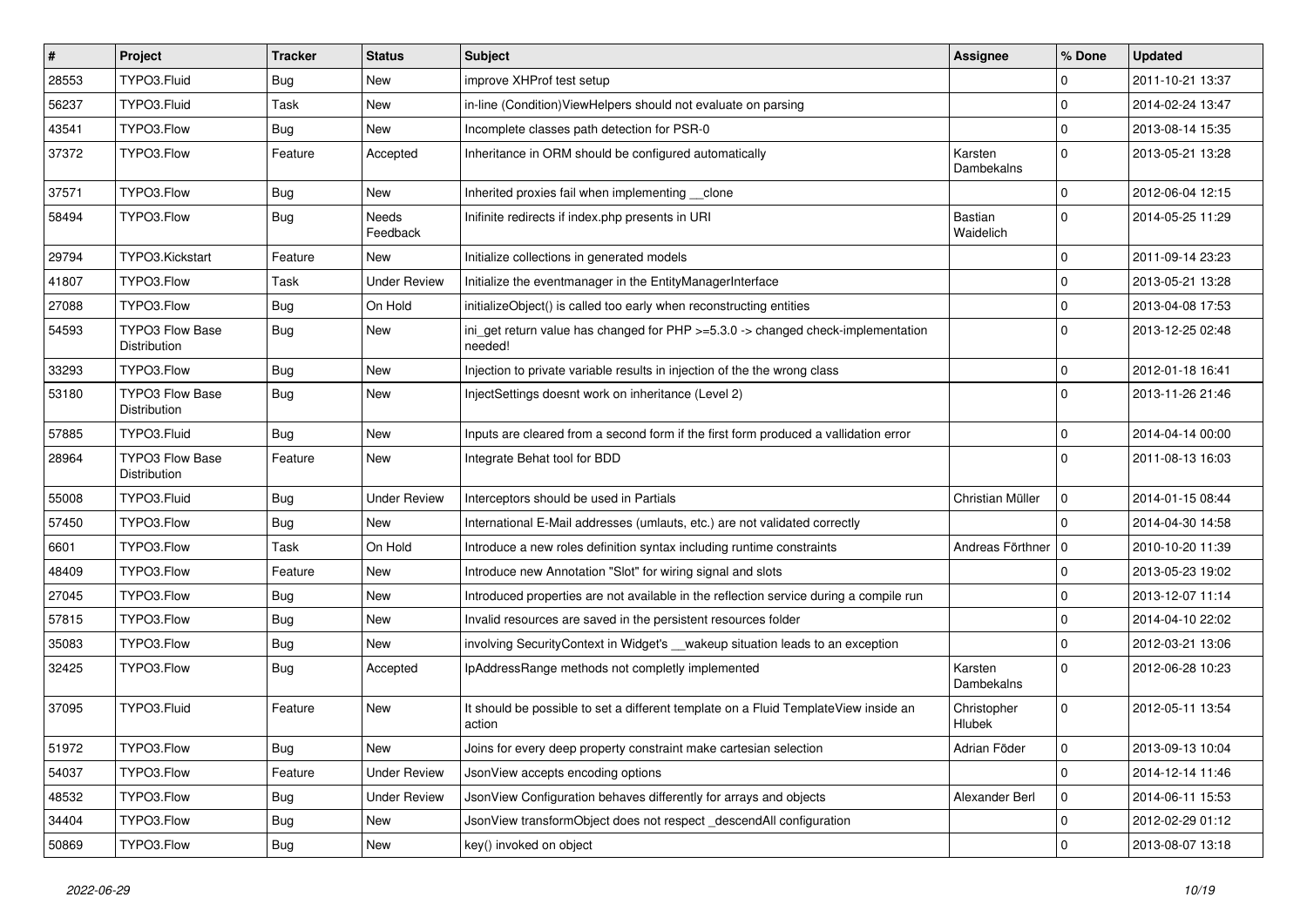| $\pmb{\#}$ | Project                                | <b>Tracker</b> | <b>Status</b>            | <b>Subject</b>                                                                                    | <b>Assignee</b>       | % Done      | <b>Updated</b>   |
|------------|----------------------------------------|----------------|--------------------------|---------------------------------------------------------------------------------------------------|-----------------------|-------------|------------------|
| 56555      | TYPO3.Kickstart                        | Bug            | <b>New</b>               | Kickstart creates wrong labels in New.html                                                        |                       | 0           | 2014-03-04 21:33 |
| 32294      | TYPO3.Flow                             | Feature        | New                      | Lazy initialization of loggers                                                                    |                       | $\mathbf 0$ | 2011-12-05 10:29 |
| 9861       | TYPO3.Flow                             | Feature        | <b>Needs</b><br>Feedback | Leave logging up and running as long as possible                                                  |                       | $\Omega$    | 2012-03-15 10:53 |
| 35783      | TYPO3.Flow                             | Feature        | New                      | Lifecycle method after property mapping                                                           |                       | $\mathbf 0$ | 2012-04-08 21:01 |
| 8491       | TYPO3.Fluid                            | Task           | Needs<br>Feedback        | link.action and uri.action differ in absolute argument                                            | Karsten<br>Dambekalns | $\mathbf 0$ | 2012-03-07 17:05 |
| 51100      | TYPO3.Fluid                            | Feature        | New                      | Links with absolute URI should have the option of URI Scheme                                      |                       | $\mathbf 0$ | 2013-08-16 12:06 |
| 42408      | <b>TYPO3 Flow Base</b><br>Distribution | Story          | New                      | Locale Detection / Selection                                                                      |                       | $\Omega$    | 2013-06-11 13:31 |
| 60095      | TYPO3.Flow                             | Feature        | <b>Under Review</b>      | LockManager's LockHoldingStackPage should be configurable                                         |                       | $\mathbf 0$ | 2014-07-07 11:15 |
| 46097      | TYPO3.Flow                             | <b>Bug</b>     | <b>New</b>               | Logged in user gets session of an other logged in user                                            | Robert Lemke          | $\mathbf 0$ | 2013-03-07 12:52 |
| 44563      | TYPO3.Flow                             | Feature        | <b>New</b>               | Logged in users via HTTP Basic always get re-authenticated                                        |                       | $\Omega$    | 2013-01-16 11:28 |
| 47859      | TYPO3.Flow                             | Task           | Accepted                 | Logging: Do not log all decisions in \TYPO3\Flow\Security\Aspect\LoggingAspect                    | Robert Lemke          | $\mathbf 0$ | 2013-08-14 16:10 |
| 33394      | TYPO3.Fluid                            | Feature        | <b>Needs</b><br>Feedback | Logical expression parser for BooleanNode                                                         | <b>Tobias Liebig</b>  | 90          | 2014-08-14 14:10 |
| 53971      | TYPO3.Kickstart                        | Feature        | New                      | Login functionality                                                                               |                       | $\mathbf 0$ | 2013-12-16 10:39 |
| 34816      | TYPO3.Flow                             | Feature        | New                      | Long text encryption                                                                              |                       | $\mathbf 0$ | 2012-03-14 08:33 |
| 47191      | TYPO3.Flow                             | Feature        | <b>Under Review</b>      | Make (property) Validators aware of parent class and the property they belong to                  |                       | $\mathbf 0$ | 2015-02-13 18:25 |
| 44375      | TYPO3.Flow                             | Task           | Accepted                 | Make all persistence reads go through repositories                                                | Karsten<br>Dambekalns | $\Omega$    | 2013-05-21 13:28 |
| 37373      | TYPO3.Flow                             | Feature        | <b>Under Review</b>      | Make annotation overrides / "injection" via Objects yaml possible                                 | <b>Marc Neuhaus</b>   | $\mathbf 0$ | 2013-05-21 13:28 |
| 33069      | TYPO3.Flow                             | Task           | New                      | Make command output sparse, implement generic verbose switch                                      |                       | $\mathbf 0$ | 2013-08-19 14:33 |
| 42240      | TYPO3.Eel                              | Task           | New                      | Make Eel usable outside of TYPO3 Flow                                                             |                       | $\mathbf 0$ | 2012-10-21 12:32 |
| 47075      | TYPO3.Flow                             | Feature        | New                      | Make Exception more meaningful                                                                    |                       | $\mathbf 0$ | 2013-05-21 13:28 |
| 27607      | TYPO3.Fluid                            | <b>Bug</b>     | New                      | Make Fluid comparisons work when first element is STRING, second is NULL.                         |                       | $\mathbf 0$ | 2012-03-12 19:18 |
| 26658      | TYPO3.Fluid                            | Task           | New                      | Make Form ViewHelpers consistent                                                                  |                       | 75          | 2012-06-20 11:37 |
| 36715      | TYPO3.Flow                             | Feature        | Accepted                 | Make simultaneous use of multiple persistence backends possible                                   | Karsten<br>Dambekalns | $\Omega$    | 2013-11-20 21:17 |
| 45103      | TYPO3.Flow                             | Feature        | New                      | Make static resource URI generation available outside of Fluid                                    |                       | $\mathbf 0$ | 2013-02-03 13:16 |
| 30555      | TYPO3.Fluid                            | Feature        | New                      | Make TagBuilder more extensible                                                                   |                       | $\mathbf 0$ | 2012-06-29 12:41 |
| 44123      | TYPO3.Flow                             | Feature        | New                      | Make the "Flow requires the PHP setting "date.timezone"" error more beautiful                     |                       | $\mathbf 0$ | 2013-12-25 01:55 |
| 28549      | TYPO3.Fluid                            | Bug            | New                      | make widgets cacheable, i.e. not implement childnodeaccess interface                              |                       | $\mathbf 0$ | 2011-10-21 13:37 |
| 47456      | TYPO3.Flow                             | Feature        | New                      | ManyToOne and OneToOne Relations of Objects passed as Action Argument are<br>loaded automatically |                       | $\Omega$    | 2013-08-28 15:11 |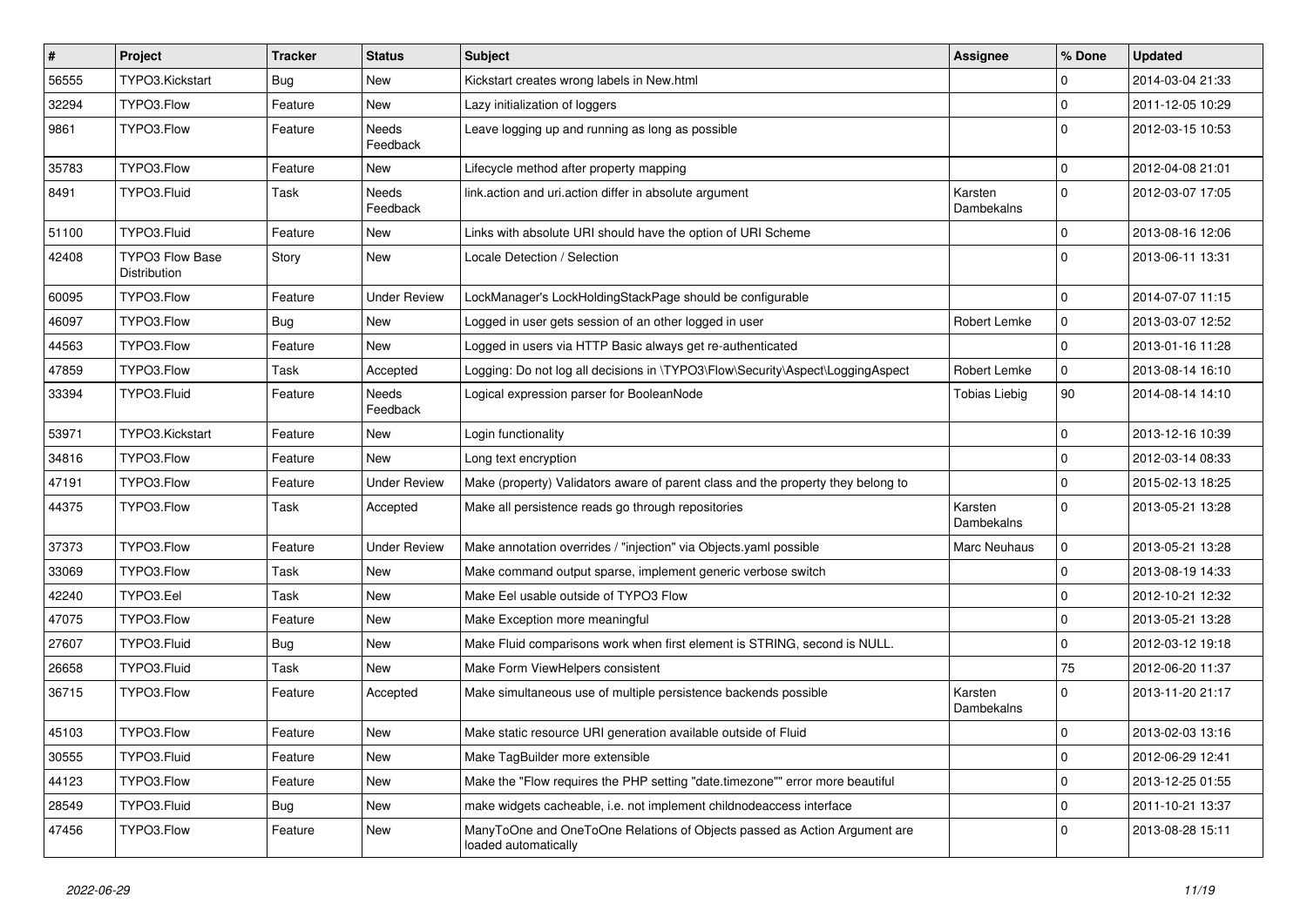| #     | Project     | <b>Tracker</b> | <b>Status</b>            | <b>Subject</b>                                                                        | Assignee               | % Done       | <b>Updated</b>   |
|-------|-------------|----------------|--------------------------|---------------------------------------------------------------------------------------|------------------------|--------------|------------------|
| 44542 | TYPO3.Flow  | <b>Task</b>    | New                      | Mention the risk of requestPatterns regarding foreign package's SecurityContext usage | Adrian Föder           | 0            | 2013-01-17 18:39 |
| 59244 | TYPO3.Flow  | Feature        | <b>New</b>               | Message or Container needs context                                                    |                        | $\mathbf 0$  | 2014-05-31 11:47 |
| 41029 | TYPO3.Flow  | <b>Bug</b>     | Accepted                 | Method security is also evaluating abstract classes                                   | Karsten<br>Dambekalns  | $\mathbf{0}$ | 2013-01-19 21:55 |
| 49373 | TYPO3.Flow  | <b>Bug</b>     | New                      | Methods policy with key "Controllers" is ignored                                      |                        | $\mathbf 0$  | 2013-06-24 10:03 |
| 52014 | TYPO3.Flow  | Bug            | New                      | Migration makes fields NOT NULL even though not true                                  |                        | $\mathbf 0$  | 2013-10-15 18:27 |
| 39609 | TYPO3.Flow  | Feature        | Accepted                 | <b>Migration Version</b>                                                              | Karsten<br>Dambekalns  | 50           | 2013-05-21 13:28 |
| 43190 | TYPO3.Flow  | <b>Bug</b>     | Accepted                 | Misleading exception message for incompatible database structure                      | Karsten<br>Dambekalns  | $\Omega$     | 2013-08-14 15:35 |
| 57972 | TYPO3.Flow  | <b>Bug</b>     | New                      | Missing @ManyToOne in example for resource                                            |                        | $\mathbf 0$  | 2014-04-16 06:32 |
| 38004 | TYPO3.Flow  | <b>Bug</b>     | Accepted                 | Missing CheatSheet folder for Getting Started manual                                  | Karsten<br>Dambekalns  | $\Omega$     | 2014-11-07 10:58 |
| 40555 | TYPO3.Flow  | Feature        | Accepted                 | Missing command arguments parameter in Core\Booting\Scripts::executeCommand()         | Karsten<br>Dambekalns  | $\mathbf{0}$ | 2013-05-21 13:28 |
| 48296 | TYPO3.Flow  | <b>Task</b>    | Needs<br>Feedback        | Missing method in ExceptionHandlerInterface                                           |                        | $\mathbf{0}$ | 2013-05-21 11:39 |
| 40998 | TYPO3.Fluid | <b>Bug</b>     | <b>Under Review</b>      | Missing parent request namespaces in form field name prefix                           | Sebastian<br>Kurfuerst | $\mathbf{0}$ | 2013-08-14 15:39 |
| 54458 | TYPO3.Flow  | Bug            | New                      | Missing Version Number in packages                                                    |                        | $\mathbf{0}$ | 2013-12-28 18:13 |
| 42397 | TYPO3.Fluid | Feature        | New                      | Missing viewhelper for general links                                                  |                        | $\mathbf{0}$ | 2012-10-25 19:20 |
| 35781 | TYPO3.Flow  | Feature        | New                      | Model validation                                                                      |                        | $\Omega$     | 2012-04-08 17:06 |
| 40824 | TYPO3.Flow  | <b>Bug</b>     | Needs<br>Feedback        | Modified action controller methods not detected properly                              | Andreas Förthner   0   |              | 2012-10-01 20:33 |
| 53620 | TYPO3.Flow  | <b>Bug</b>     | New                      | Move Classes/TYPO3/Flow/Composer to own Package                                       |                        | $\mathbf 0$  | 2014-01-01 16:02 |
| 44396 | TYPO3.Flow  | Task           | Accepted                 | Move Doctrine ORM integration onto own namespace                                      | Karsten<br>Dambekalns  | $\Omega$     | 2013-05-21 13:28 |
| 59322 | TYPO3.Flow  | <b>Bug</b>     | New                      | Mssing field exception should show missing migrations as well                         |                        | $\mathbf{0}$ | 2014-06-04 06:47 |
| 33628 | TYPO3.Fluid | <b>Bug</b>     | <b>Needs</b><br>Feedback | Multicheckboxes (multiselect) for Collections don't work                              | Christian Müller       | $\Omega$     | 2012-06-28 10:27 |
| 40064 | TYPO3.Fluid | <b>Bug</b>     | New                      | Multiselect is not getting persisted                                                  |                        | $\Omega$     | 2014-03-27 22:12 |
| 26745 | TYPO3.Flow  | Feature        | New                      | MVC should know about entities lying in the session                                   |                        | 100          | 2012-07-10 12:14 |
| 58894 | TYPO3.Flow  | <b>Bug</b>     | New                      | MySQL max key length exceeded during Neos setup                                       |                        | $\mathbf 0$  | 2014-05-17 22:37 |
| 31262 | TYPO3.Flow  | Feature        | New                      | Named arguments in Objects.yaml for constructor arguments                             |                        | $\mathbf 0$  | 2011-10-25 10:26 |
| 40283 | TYPO3.Flow  | Bug            | New                      | New constructor in grandparent class not called                                       |                        | $\mathbf 0$  | 2012-12-13 12:35 |
| 30425 | TYPO3.Flow  | <b>Bug</b>     | New                      | New methods are not updated in Policies during Development                            |                        | $\pmb{0}$    | 2011-10-21 13:20 |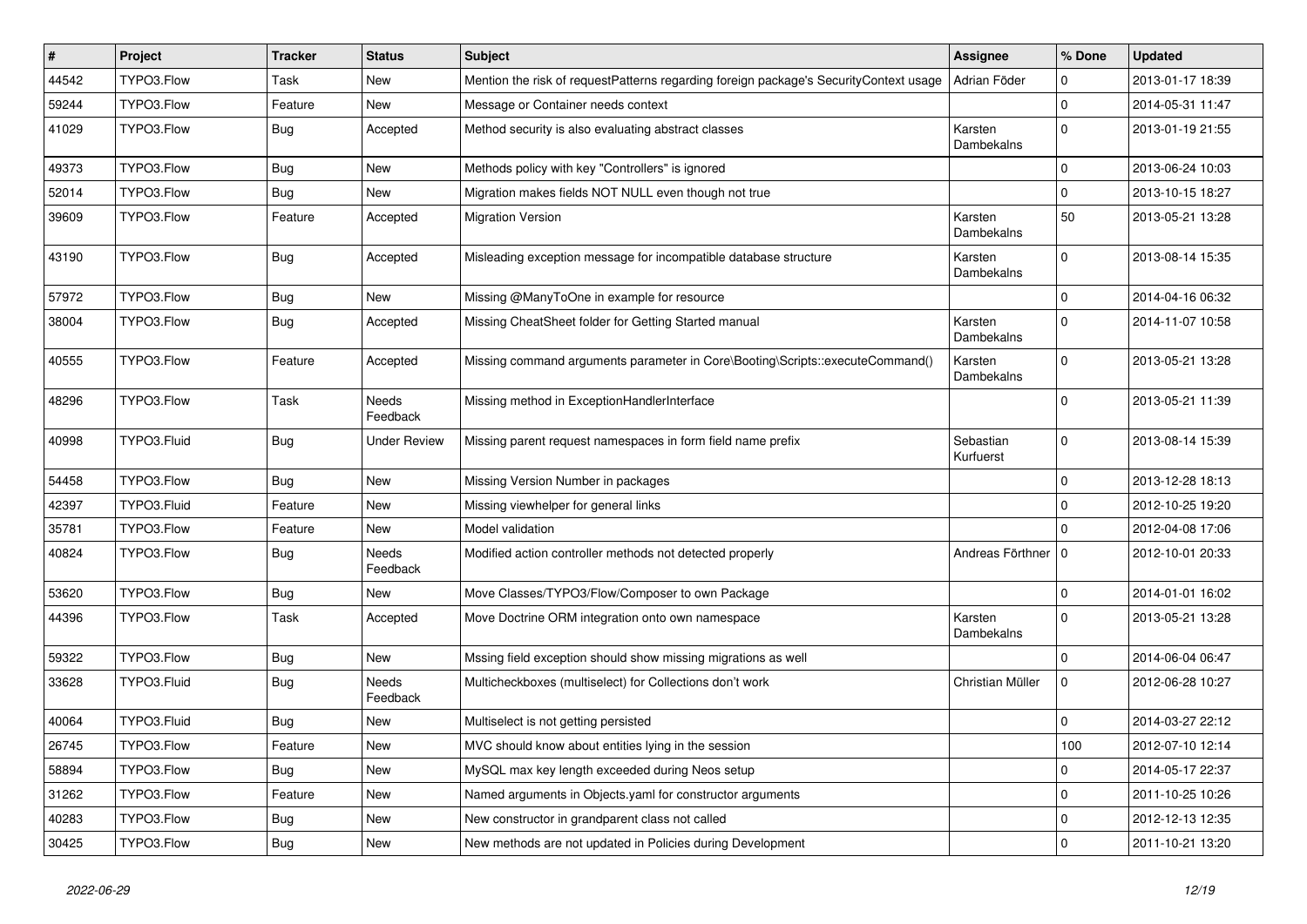| $\vert$ # | Project                                | <b>Tracker</b> | <b>Status</b>       | <b>Subject</b>                                                                                              | <b>Assignee</b>        | % Done              | <b>Updated</b>   |
|-----------|----------------------------------------|----------------|---------------------|-------------------------------------------------------------------------------------------------------------|------------------------|---------------------|------------------|
| 36559     | TYPO3.Fluid                            | Feature        | New                 | New widget progress bar                                                                                     |                        | $\mathbf 0$         | 2012-04-25 15:11 |
| 54451     | TYPO3.Flow                             | <b>Bug</b>     | New                 | No functionality at Apache environments with suexec                                                         |                        | $\mathbf 0$         | 2014-01-01 18:22 |
| 33078     | TYPO3.Flow                             | Bug            | New                 | No Redirect to Login                                                                                        |                        | $\mathbf 0$         | 2012-03-07 17:45 |
| 34674     | TYPO3.Flow                             | Feature        | Accepted            | NotFoundView is not injected in ActionController                                                            | Robert Lemke           | 0                   | 2012-07-22 10:59 |
| 49566     | TYPO3.Flow                             | <b>Bug</b>     | New                 | NULL source values are not handled correctly                                                                | Adrian Föder           | $\mathbf 0$         | 2013-07-02 08:21 |
| 37302     | TYPO3.Flow                             | Bug            | Needs<br>Feedback   | NumberValidator                                                                                             | Carsten Bleicker       | $\mathbf 0$         | 2013-07-03 08:36 |
| 49372     | TYPO3.Flow                             | <b>Bug</b>     | New                 | ObjectConverter ignores implemented interface when mapping subtype                                          |                        | $\mathbf 0$         | 2013-06-24 09:24 |
| 47331     | TYPO3.Flow                             | <b>Bug</b>     | Accepted            | ObjectManager shutdown with Dependency Injection Proxy causes fatal errors                                  |                        | $\mathbf 0$         | 2013-05-21 13:06 |
| 13559     | TYPO3.Flow                             | Bug            | Accepted            | ObjectSerializer failes with persistent objects within arrays                                               | Karsten<br>Dambekalns  | $\Omega$            | 2012-11-08 09:39 |
| 56036     | TYPO3.Flow                             | Feature        | New                 | Optimize autoloading                                                                                        |                        | $\mathbf 0$         | 2014-03-03 11:15 |
| 56486     | TYPO3.Flow                             | Feature        | New                 | Optimize the ObjectManager for performance                                                                  |                        | $\mathbf 0$         | 2014-03-04 17:33 |
| 5933      | TYPO3.Fluid                            | Feature        | Accepted            | Optional section rendering                                                                                  | Sebastian<br>Kurfuerst | 20                  | 2012-05-21 16:18 |
| 46974     | TYPO3.Flow                             | <b>Bug</b>     | Accepted            | Original and Proxy class in one file makes it difficult to reach 100% code coverage for<br>functional tests | Christian Müller       | $\mathbf 0$         | 2013-05-21 13:28 |
| 36804     | TYPO3.Flow                             | <b>Bug</b>     | New                 | Orphaned entities within aggregates are not removed                                                         |                        | $\mathbf 0$         | 2012-05-03 11:54 |
| 51847     | TYPO3.Flow                             | Bug            | New                 | Overiding controller actions with other required parameter sets results in fatal error.                     |                        | $\mathbf 0$         | 2013-09-09 10:54 |
| 58927     | TYPO3.Flow                             | <b>Bug</b>     | New                 | Overlapping ressouce definitions in Policy.yaml resolved incorrectly                                        |                        | $\mathbf 0$         | 2014-05-19 15:19 |
| 45413     | TYPO3 Flow Base<br>Distribution        | <b>Bug</b>     | <b>Under Review</b> | Overriding boolean properties using Objects.yaml is broken                                                  |                        | 100                 | 2013-12-10 13:26 |
| 30418     | TYPO3.Flow                             | Feature        | New                 | Package bootstrapping following dependencies                                                                |                        | $\mathbf 0$         | 2011-10-21 13:38 |
| 5774      | TYPO3.Flow                             | Feature        | New                 | Package Manager should clear all cache entries tagged with %PACKAGE%                                        |                        | $\mathbf 0$         | 2010-10-20 11:39 |
| 45386     | TYPO3.Flow                             | <b>Bug</b>     | New                 | Package::buildArrayOfClassFiles tries to determine class names from file paths                              |                        | $\mathbf 0$         | 2013-02-11 19:54 |
| 54549     | TYPO3.Flow                             | Bug            | New                 | PackageManager::createPackage is incompatible to PackageManagerInterface                                    |                        | $\mathbf 0$         | 2013-12-21 14:42 |
| 60271     | TYPO3.Fluid                            | Feature        | New                 | Paginate viewhelper, should also support arrays                                                             |                        | $\mathbf 0$         | 2014-07-11 13:19 |
| 53806     | TYPO3.Fluid                            | <b>Bug</b>     | <b>Under Review</b> | Paginate widget maximumNumberOfLinks rendering wrong number of links                                        | Bastian<br>Waidelich   | $\Omega$            | 2014-06-18 12:13 |
| 36655     | TYPO3.Fluid                            | Bug            | New                 | <b>Pagination Links</b>                                                                                     |                        | $\mathbf 0$         | 2012-06-23 22:18 |
| 56074     | <b>TYPO3 Flow Base</b><br>Distribution | <b>Bug</b>     | New                 | Parse errors cause meaningless Flow exception messages.                                                     | Adrian Föder           | $\mathbf 0$         | 2014-02-18 14:14 |
| 27721     | TYPO3.Flow                             | <b>Bug</b>     | Needs<br>Feedback   | Permissions of uploaded resources not correct                                                               | Karsten<br>Dambekalns  | $\mathbf{0}$        | 2012-03-15 10:37 |
| 57374     | TYPO3.Flow                             | Bug            | New                 | Persisted entities saved in session are not resolved                                                        |                        | 0                   | 2014-04-03 09:43 |
| 45384     | TYPO3.Fluid                            | Bug            | New                 | Persisted entity object in widget-configuration cannot be deserialized (after reload)                       |                        | $\mathsf{O}\xspace$ | 2013-08-14 15:35 |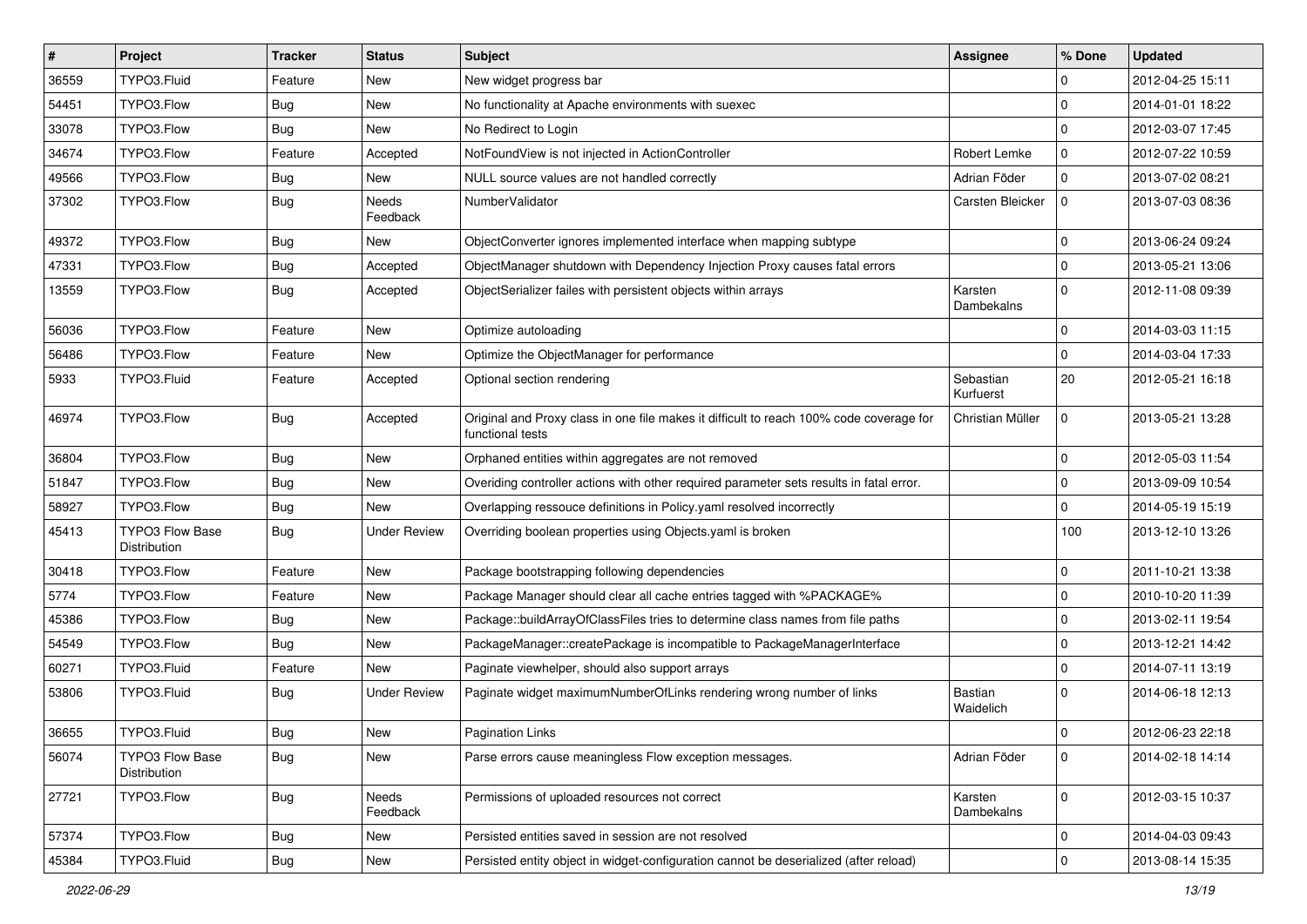| $\vert$ # | <b>Project</b>                         | <b>Tracker</b> | <b>Status</b>       | <b>Subject</b>                                                                                                                                    | <b>Assignee</b>        | % Done              | <b>Updated</b>   |
|-----------|----------------------------------------|----------------|---------------------|---------------------------------------------------------------------------------------------------------------------------------------------------|------------------------|---------------------|------------------|
| 56601     | TYPO3.Flow                             | <b>Bug</b>     | Under Review        | PersistenceManager wrong handling of ORM\ld                                                                                                       |                        | $\Omega$            | 2015-02-16 17:56 |
| 45669     | TYPO3.Flow                             | <b>Bug</b>     | New                 | PersistentObjectConverter does not convert ValueObjects by __identity                                                                             |                        | $\mathbf 0$         | 2013-02-20 17:59 |
| 56859     | <b>TYPO3 Flow Base</b><br>Distribution | Bug            | New                 | PHP Warning: TYPO3_Flow_Error_Exception.php not present in Data/Temporary                                                                         |                        | $\Omega$            | 2014-03-13 10:30 |
| 52185     | TYPO3.Flow                             | <b>Bug</b>     | New                 | PositionalArraySorter should detect recursive dependencies                                                                                        |                        | $\Omega$            | 2013-09-23 13:02 |
| 28052     | TYPO3.Flow                             | Feature        | On Hold             | Possibility to enable or disable accounts                                                                                                         | Julian Kleinhans       | 60                  | 2013-05-21 13:28 |
| 48862     | TYPO3.Flow                             | Feature        | New                 | Possibility to exclude package from file monitoring                                                                                               |                        | $\mathbf 0$         | 2013-06-05 10:03 |
| 31484     | TYPO3.Flow                             | Feature        | Needs<br>Feedback   | possibility to modify inner workings of proxy class builder                                                                                       |                        | $\Omega$            | 2012-03-14 18:10 |
| 44078     | <b>TYPO3 Flow Base</b><br>Distribution | Task           | New                 | Probably false behavior in symlinked environment                                                                                                  |                        | $\Omega$            | 2012-12-18 13:17 |
| 9968      | TYPO3.Flow                             | Feature        | New                 | Promote security publishing configuration automatically when persisting models                                                                    | Andreas Förthner   0   |                     | 2013-12-09 22:03 |
| 38038     | TYPO3.Flow                             | Task           | Accepted            | Proofread FLOW3 manual                                                                                                                            | Ryan J. Peterson   0   |                     | 2012-08-17 11:16 |
| 59858     | TYPO3.Kickstart                        | <b>Bug</b>     | New                 | Property <path>\CoffeeBean::\$Persistence_Object_Identifier does not exist</path>                                                                 |                        | $\Omega$            | 2015-01-13 12:20 |
| 56107     | TYPO3.Flow                             | <b>Bug</b>     | New                 | Property mapping configuration only supports one wildcard at a time                                                                               |                        | $\Omega$            | 2014-02-19 10:33 |
| 47637     | <b>TYPO3 Flow Base</b><br>Distribution | <b>Bug</b>     | New                 | Property with @ORM\Column(nullable=true,type="decimal",scale=2) results as type<br>"string" in Collection Objects and not as expected as "double" |                        | $\Omega$            | 2013-04-27 12:14 |
| 34134     | TYPO3.Flow                             | <b>Bug</b>     | Needs<br>Feedback   | PropertyMapper throws unnecessary exception                                                                                                       | Christian Müller       | $\mathbf 0$         | 2014-02-19 10:14 |
| 50342     | TYPO3.Flow                             | <b>Bug</b>     | New                 | PropertyMapper: Use of interface method before implementation check                                                                               |                        | $\Omega$            | 2013-07-23 16:42 |
| 37292     | TYPO3.Flow                             | <b>Bug</b>     | <b>Under Review</b> | PropertyMappingConfiguration::mapUnknownProperties is not passed down to<br>Subconfiguration                                                      | Sebastian<br>Kurfuerst | $\Omega$            | 2013-11-26 20:21 |
| 29202     | TYPO3.Flow                             | Task           | New                 | Provide a Cherokee Server Configuration for FLOW3                                                                                                 |                        | $\Omega$            | 2011-08-24 07:45 |
| 8923      | TYPO3.Flow                             | Task           | Under Review        | Provide a Nginx Server Configuration for FLOW3                                                                                                    | Christian Müller       | $\mathbf 0$         | 2014-06-19 16:34 |
| 6603      | TYPO3.Flow                             | Feature        | New                 | Provide a policy management API                                                                                                                   | Andreas Förthner   0   |                     | 2010-10-20 11:39 |
| 28074     | TYPO3.Flow                             | Feature        | Needs<br>Feedback   | Provide a shell script that installs Phoenix or FLOW3 from git                                                                                    | Markus Bucher          | $\mathbf 0$         | 2012-03-14 14:49 |
| 52590     | TYPO3.Flow                             | Feature        | New                 | Provide a way to get the Doctrine QueryBuilder                                                                                                    |                        | $\mathbf 0$         | 2013-10-11 10:39 |
| 29258     | TYPO3.Flow                             | Feature        | Needs<br>Feedback   | Provide a way to override classes by environment                                                                                                  |                        | $\Omega$            | 2012-03-14 19:29 |
| 2817      | TYPO3.Flow                             | Feature        | Needs<br>Feedback   | Provide safeguard for preventing multiple submits of a form                                                                                       |                        |                     | 2013-10-31 13:38 |
| 29476     | TYPO3.Flow                             | Feature        | New                 | Provider rendering time and query count for request                                                                                               |                        | $\mathbf 0$         | 2011-09-05 09:22 |
| 34879     | TYPO3.Flow                             | <b>Bug</b>     | Accepted            | Proxied object is not update()able                                                                                                                | Karsten<br>Dambekalns  | $\mathbf{0}$        | 2013-01-22 15:17 |
| 42101     | TYPO3.Flow                             | <b>Bug</b>     | New                 | Proxyclasses are not rebuild in Development context unless cache is empty                                                                         |                        | $\mathsf{O}\xspace$ | 2013-08-14 15:35 |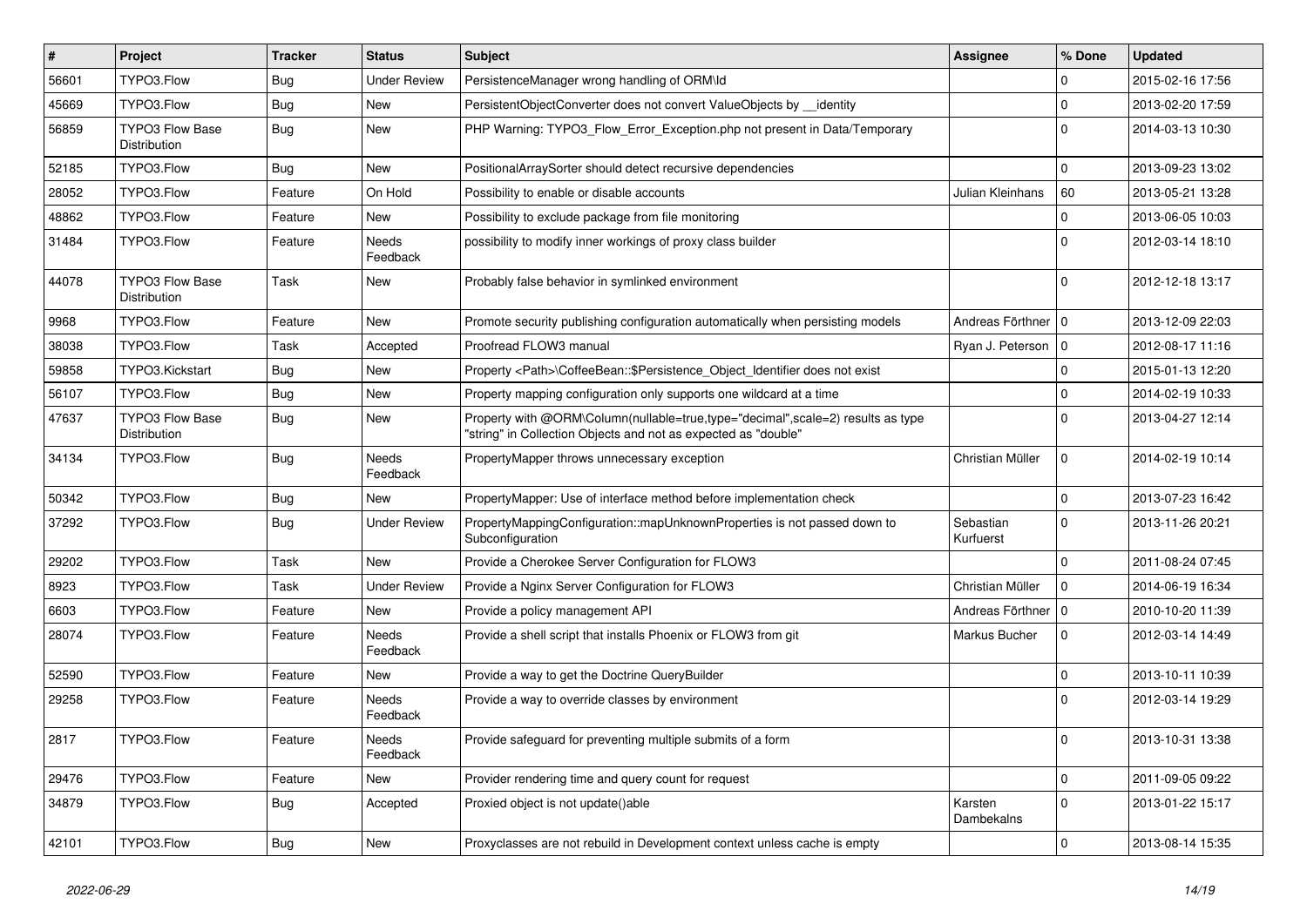| $\vert$ # | Project                                | <b>Tracker</b> | <b>Status</b>       | <b>Subject</b>                                                                                                                                          | Assignee               | % Done              | <b>Updated</b>   |
|-----------|----------------------------------------|----------------|---------------------|---------------------------------------------------------------------------------------------------------------------------------------------------------|------------------------|---------------------|------------------|
| 9537      | TYPO3.Flow                             | Feature        | <b>New</b>          | Query criterions should be able to compare whole objects                                                                                                |                        | $\Omega$            | 2011-10-04 18:42 |
| 34682     | TYPO3.Fluid                            | <b>Bug</b>     | <b>Under Review</b> | Radio Button missing checked on validation error                                                                                                        |                        | $\Omega$            | 2013-11-20 20:58 |
| 44738     | TYPO3.Flow                             | Feature        | New                 | Re-Validation of argument's custom validators                                                                                                           |                        | $\mathbf 0$         | 2013-01-23 09:19 |
| 36634     | TYPO3.Flow                             | Bug            | <b>New</b>          | Reconstituted entities do not have their properties set when initializeObject() is called                                                               |                        | $\mathbf 0$         | 2012-04-26 21:28 |
| 36633     | TYPO3.Flow                             | Bug            | New                 | Reconstituted entities should not have the FLOW3 Persistence clone property set                                                                         |                        | $\mathbf 0$         | 2012-04-26 21:24 |
| 43947     | TYPO3.Flow                             | <b>Bug</b>     | <b>New</b>          | Redirect to login after Session timeout                                                                                                                 |                        | $\mathbf 0$         | 2012-12-13 12:35 |
| 36509     | TYPO3.Flow                             | Feature        | New                 | redirectToUri to an uri with acl forces a 403 because of missing csrf token.                                                                            |                        | $\mathbf 0$         | 2012-04-24 12:44 |
| 25907     | TYPO3.Flow                             | Task           | New                 | Referrer should only contain the URI of the previous request                                                                                            |                        | $\mathbf 0$         | 2011-04-12 12:00 |
| 39791     | TYPO3.Flow                             | <b>Bug</b>     | New                 | Reflection data of old aspect is not removed                                                                                                            |                        | $\mathbf 0$         | 2013-08-14 15:40 |
| 26767     | TYPO3.Flow                             | Feature        | New                 | Reflection method to get a method return type and documentation                                                                                         |                        | $\mathbf 0$         | 2011-08-29 21:45 |
| 47325     | TYPO3.Flow                             | Bug            | <b>Under Review</b> | ReflectionData and classSchema caches need not be freezable                                                                                             |                        | $\mathbf 0$         | 2013-05-21 13:08 |
| 10678     | TYPO3.Flow                             | <b>Bug</b>     | New                 | ReflectionService doesn't reflect methods of child classes correctly when they get<br>reflected before their parent class in the initialization process |                        | $\Omega$            | 2011-10-21 13:20 |
| 39936     | TYPO3.Fluid                            | Feature        | New                 | registerTagAttribute should handle default values                                                                                                       |                        | $\mathbf 0$         | 2013-01-21 23:29 |
| 45272     | TYPO3.Flow                             | <b>Bug</b>     | New                 | Related Value Objects get deleted by default cascading                                                                                                  |                        | $\mathbf 0$         | 2013-02-08 13:50 |
| 54046     | TYPO3.Flow                             | <b>Bug</b>     | New                 | Removal of ValueObjects from a ManyToMany relationship is not possible                                                                                  |                        | 0                   | 2015-02-05 11:01 |
| 47858     | TYPO3.Flow                             | Bug            | Needs<br>Feedback   | Remove .htaccess from Composer Installer Essentials                                                                                                     | Christopher<br>Hlubek  | $\mathbf 0$         | 2013-08-14 15:35 |
| 46244     | <b>TYPO3 Flow Base</b><br>Distribution | <b>Bug</b>     | <b>Under Review</b> | Remove call to PHP BINDIR in CoreCommandController                                                                                                      |                        | $\Omega$            | 2013-03-19 11:39 |
| 43930     | TYPO3.Flow                             | Task           | Needs<br>Feedback   | Remove canRender() completely?!                                                                                                                         | Sebastian<br>Kurfuerst | $\Omega$            | 2012-12-18 15:09 |
| 42743     | TYPO3.Fluid                            | Task           | <b>New</b>          | Remove inline style for hidden form fields                                                                                                              |                        | $\Omega$            | 2012-11-06 23:09 |
| 39253     | TYPO3.Flow                             | Feature        | Accepted            | Remove mirroring mode option and code                                                                                                                   | Karsten<br>Dambekalns  | $\mathbf 0$         | 2013-05-21 13:28 |
| 43071     | TYPO3.Fluid                            | Task           | <b>New</b>          | Remove TOKENS for adding fallback teplates in B                                                                                                         |                        | $\Omega$            | 2012-11-18 14:22 |
| 43072     | TYPO3.Fluid                            | Task           | New                 | Remove TOKENS for adding templates fallback in Backporter                                                                                               |                        | $\mathbf 0$         | 2012-11-18 14:20 |
| 48429     | TYPO3.Flow                             | <b>Bug</b>     | New                 | Remove- and update-actions on repository are not persisted                                                                                              |                        | $\mathbf 0$         | 2013-05-24 18:44 |
| 54195     | TYPO3.Fluid                            | Task           | New                 | Rename and move FormViewHelper's errorClass value, currently 'f3-form-error'                                                                            | Adrian Föder           | $\mathsf{O}\xspace$ | 2014-02-15 12:19 |
| 54373     | <b>TYPO3 Flow Base</b><br>Distribution | Task           | New                 | Rename Arrays::removeEmptyElementsRecursively to<br>removeNullElementsRecursively                                                                       |                        | $\mathbf{0}$        | 2013-12-13 09:35 |
| 61043     | TYPO3.Flow                             | Task           | <b>New</b>          | Rename ClassSchema to ModelSchema                                                                                                                       |                        | $\mathbf 0$         | 2014-08-18 23:20 |
| 30423     | TYPO3.Flow                             | Feature        | New                 | Rendering template of other action without forward                                                                                                      |                        | $\mathbf 0$         | 2013-01-21 14:03 |
| 55953     | TYPO3.Flow                             | Task           | New                 | Repair and streamline ValueObject support                                                                                                               |                        | 50                  | 2015-02-16 00:30 |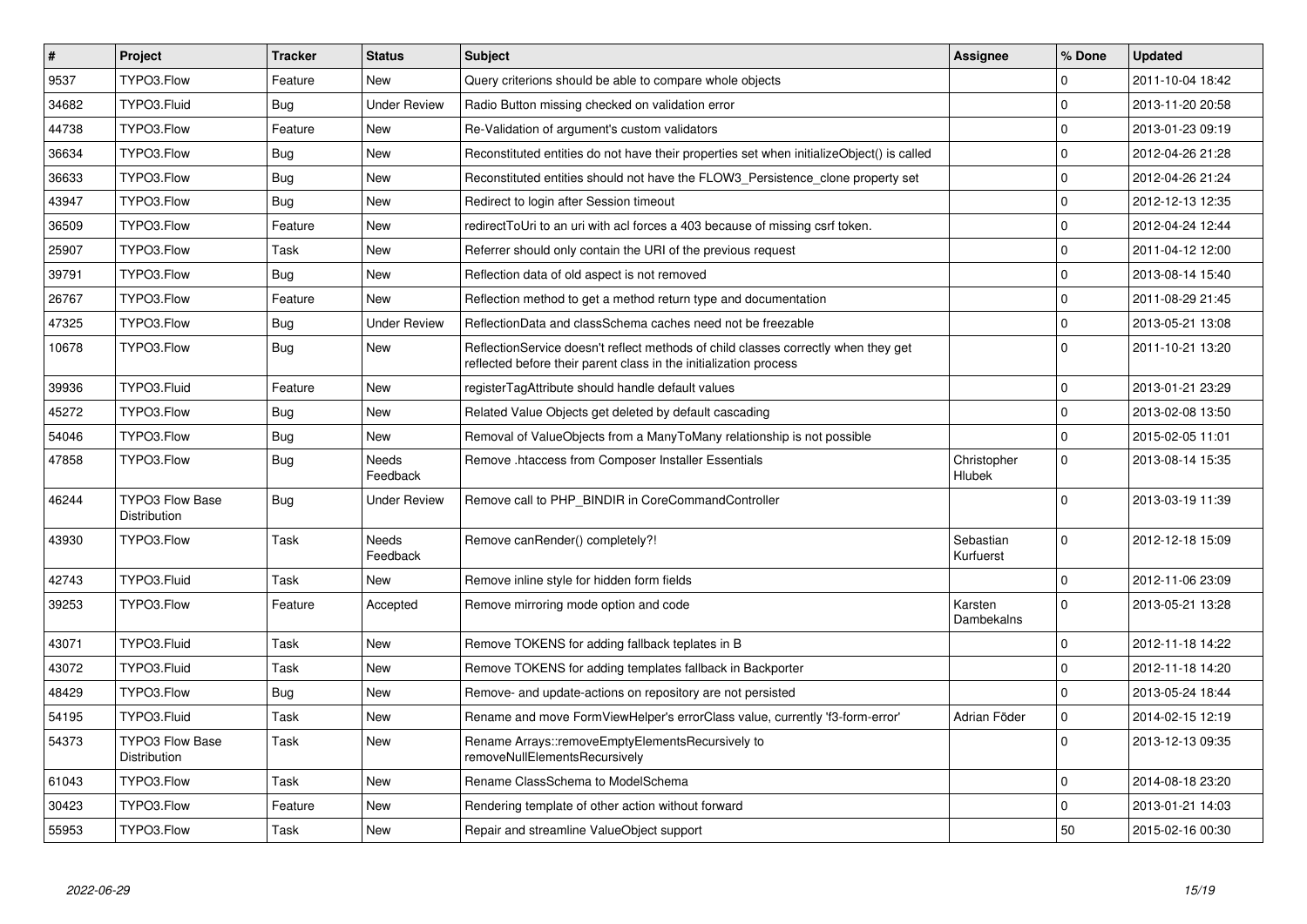| $\pmb{\#}$ | Project                                | <b>Tracker</b> | <b>Status</b>       | Subject                                                                                   | <b>Assignee</b>       | % Done      | <b>Updated</b>   |
|------------|----------------------------------------|----------------|---------------------|-------------------------------------------------------------------------------------------|-----------------------|-------------|------------------|
| 41508      | <b>TYPO3 Flow Base</b><br>Distribution | Task           | <b>Under Review</b> | Replace Jasmine by Buster.js                                                              |                       | 0           | 2012-10-01 20:58 |
| 44184      | TYPO3.Flow                             | <b>Bug</b>     | New                 | Request arguments are not merged correctly for single object actions                      |                       | $\mathbf 0$ | 2013-08-14 15:35 |
| 44186      | TYPO3.Flow                             | <b>Bug</b>     | New                 | Request does not accept custom Content-Type                                               |                       | $\mathbf 0$ | 2013-08-14 15:35 |
| 37279      | TYPO3.Flow                             | Feature        | <b>New</b>          | Request PropertyMapping                                                                   |                       | $\mathbf 0$ | 2012-05-18 16:06 |
| 45100      | TYPO3.Flow                             | Feature        | <b>Under Review</b> | RequestDispatchingAspect should check if entry point can handle current request           | Christopher<br>Hlubek | $\mathbf 0$ | 2013-02-08 15:32 |
| 52938      | <b>TYPO3 Flow Base</b><br>Distribution | <b>Bug</b>     | New                 | Resource stream wrapper doesn't work with foreign package                                 |                       | $\mathbf 0$ | 2013-10-18 10:31 |
| 38369      | TYPO3.Fluid                            | <b>Bug</b>     | New                 | Resource ViewHelpers should not fall back to request package                              |                       | 0           | 2012-06-25 15:55 |
| 58996      | TYPO3.Flow                             | <b>Bug</b>     | New                 | ResourceManager adding to persistence                                                     |                       | $\mathbf 0$ | 2014-06-25 14:38 |
| 42888      | TYPO3.Flow                             | <b>Bug</b>     | Needs<br>Feedback   | ResourceManager chokes on non existing files                                              |                       | $\Omega$    | 2012-11-12 18:02 |
| 64342      | <b>TYPO3 Flow Base</b><br>Distribution | <b>Bug</b>     | New                 | ResourceManager->deleteResource() leaves database entry                                   |                       | 0           | 2015-02-12 21:51 |
| 54403      | <b>TYPO3 Flow Base</b><br>Distribution | <b>Bug</b>     | New                 | Resources remade when parent record updated                                               |                       | $\Omega$    | 2013-12-13 22:39 |
| 35420      | <b>TYPO3 Flow Base</b><br>Distribution | Suggestion     | New                 | Review use of try / catch in the Security Framework                                       | Andreas Förthner   0  |             | 2012-03-31 00:00 |
| 62009      | TYPO3.Flow                             | <b>Bug</b>     | New                 | Rewrite URI Filename could be empty                                                       |                       | 0           | 2014-10-07 11:03 |
| 33215      | TYPO3.Fluid                            | Feature        | New                 | RFC: Dynamic values in ObjectAccess paths                                                 |                       | $\Omega$    | 2016-04-15 09:26 |
| 34133      | TYPO3.Flow                             | Feature        | New                 | RFC: Handle Semicolons in Path part of URIs as Scoped Path Parameters                     |                       | $\mathbf 0$ | 2012-02-21 15:17 |
| 55957      | TYPO3.Flow                             | Task           | New                 | RFC: Optimize AOP proxies                                                                 |                       | $\Omega$    | 2014-02-28 14:44 |
| 39788      | TYPO3.Flow                             | Feature        | New                 | RFC: Repository based NotExistsValidator                                                  |                       | $\mathbf 0$ | 2012-08-14 16:14 |
| 55958      | TYPO3.Flow                             | Task           | New                 | RFC: Use PHP 5.4 closure features for direct ObjectAccess                                 |                       | $\Omega$    | 2014-02-13 14:30 |
| 49039      | TYPO3.Flow                             | Feature        | New                 | RFC: Use PSR-3 logger interface in Flow                                                   |                       | 0           | 2013-07-10 15:19 |
| 49423      | TYPO3.Flow                             | <b>Bug</b>     | New                 | Role name and packageKey are not accessible                                               |                       | $\mathbf 0$ | 2013-09-05 10:26 |
| 54589      | TYPO3.Flow                             | <b>Bug</b>     | New                 | Role parent is not removed from roles MM table                                            |                       | $\Omega$    | 2013-12-24 15:32 |
| 49780      | TYPO3.Flow                             | <b>Bug</b>     | New                 | Roles are not synchronized                                                                |                       | $\mathbf 0$ | 2013-07-08 10:11 |
| 50395      | TYPO3.Flow                             | <b>Bug</b>     | Accepted            | Route cache caches routes for non dispatchable requests                                   | Bastian<br>Waidelich  | $\Omega$    | 2013-10-14 12:00 |
| 45917      | TYPO3.Flow                             | <b>Bug</b>     | New                 | RoutePartHandler transliteration must be improved                                         |                       | 0           | 2014-02-17 09:13 |
| 44891      | TYPO3.Flow                             | Feature        | New                 | Routes should be able to enforce http/https protocol                                      |                       | $\mathbf 0$ | 2014-05-14 19:55 |
| 39990      | TYPO3.Fluid                            | <b>Bug</b>     | New                 | Same form twice in one template: hidden fields for empty values are only rendered<br>once |                       | $\Omega$    | 2012-08-20 11:21 |
| 46073      | TYPO3.Flow                             | <b>Bug</b>     | <b>Under Review</b> | Scripts::executeCommand must be usable outsite of TYPO3.Flow                              |                       | $\mathbf 0$ | 2013-03-06 19:14 |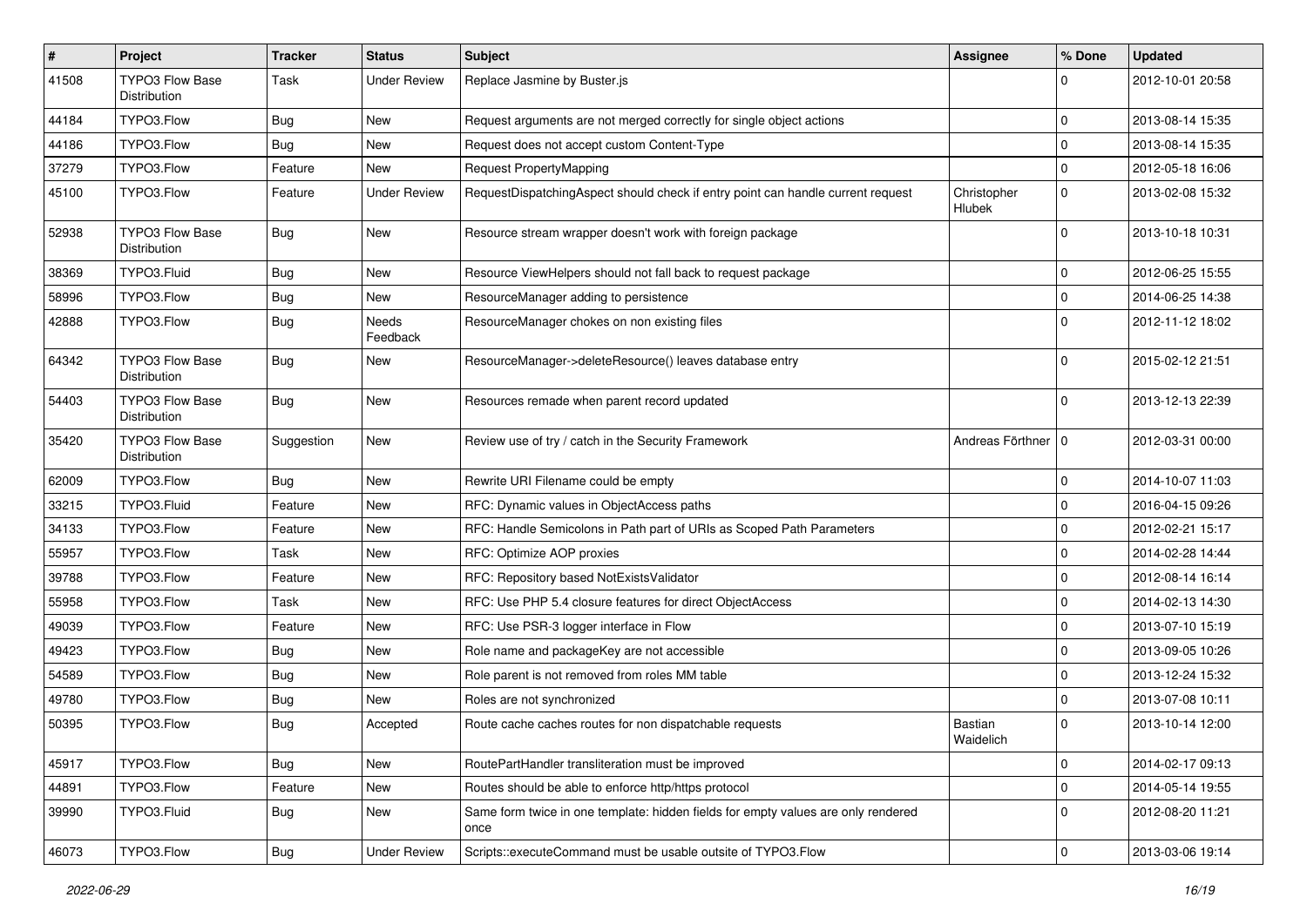| $\pmb{\#}$ | Project     | <b>Tracker</b> | <b>Status</b>            | Subject                                                                                                                      | Assignee              | % Done      | <b>Updated</b>   |
|------------|-------------|----------------|--------------------------|------------------------------------------------------------------------------------------------------------------------------|-----------------------|-------------|------------------|
| 31339      | TYPO3.Flow  | Task           | On Hold                  | Search                                                                                                                       |                       | $\Omega$    | 2012-06-21 12:17 |
| 8989       | TYPO3.Fluid | Feature        | Needs<br>Feedback        | Search path for fluid template files                                                                                         |                       | $\Omega$    | 2012-03-12 18:10 |
| 32869      | TYPO3.Flow  | <b>Bug</b>     | New                      | Security config tokenClass doesnt throw exception if not found the class                                                     |                       | $\mathbf 0$ | 2012-03-19 10:53 |
| 39414      | TYPO3.Flow  | <b>Bug</b>     | <b>New</b>               | Security Documentation                                                                                                       |                       | $\mathbf 0$ | 2012-12-15 21:41 |
| 8981       | TYPO3.Flow  | Feature        | New                      | Security/Performance: Provide Webserver Configuration file for common webservers -<br>do not use .htaccess                   |                       | $\Omega$    | 2010-10-20 11:39 |
| 37227      | TYPO3.Flow  | <b>Bug</b>     | On Hold                  | securityContext->getParty is not available in widget context                                                                 |                       | $\mathbf 0$ | 2012-06-25 22:14 |
| 46210      | TYPO3.Flow  | <b>Bug</b>     | Needs<br>Feedback        | securityContext->getParty() in the initializeObject() method of a session-Scope object<br>throws exception on second request |                       | $\Omega$    | 2013-03-27 10:44 |
| 49756      | TYPO3.Fluid | Feature        | <b>Under Review</b>      | Select values by array key in checkbox viewhelper                                                                            |                       | $\mathbf 0$ | 2014-03-25 02:40 |
| 65424      | TYPO3.Fluid | <b>Bug</b>     | <b>Under Review</b>      | SelectViewHelper must respect option(Value Label)Field for arrays                                                            |                       | $\mathbf 0$ | 2015-02-28 22:23 |
| 44234      | TYPO3.Fluid | <b>Bug</b>     | <b>Under Review</b>      | selectViewHelper's sorting does not respect locale collation                                                                 |                       | $\mathbf 0$ | 2014-07-31 17:15 |
| 58153      | TYPO3.Flow  | <b>Bug</b>     | New                      | Session - Scope, Property with interface annotation fails at wakeup                                                          |                       | $\mathbf 0$ | 2014-04-24 12:46 |
| 44203      | TYPO3.Flow  | <b>Bug</b>     | <b>Needs</b><br>Feedback | Session implementation is still racy                                                                                         | Robert Lemke          | $\mathbf 0$ | 2013-08-14 15:35 |
| 45041      | TYPO3.Flow  | <b>Bug</b>     | New                      | Set file permissions doesnt work                                                                                             |                       | $\Omega$    | 2013-08-14 15:35 |
| 37846      | TYPO3.Flow  | Feature        | New                      | Should be able to declare more than one controllerObjectName per requestPatterns                                             |                       | $\mathbf 0$ | 2012-06-11 11:10 |
| 46091      | TYPO3.Fluid | Task           | Needs<br>Feedback        | Show source file name and position on exceptions during parsing                                                              |                       | $\Omega$    | 2013-03-07 11:26 |
| 44314      | TYPO3.Flow  | Task           | Accepted                 | slightly file permissions for /Configuration/* and /Data/Persistent/EncryptionKey                                            | Karsten<br>Dambekalns | $\Omega$    | 2013-11-25 14:21 |
| 33465      | TYPO3.Flow  | <b>Bug</b>     | New                      | Some vital commands to recover the system fail when recovery is needed                                                       |                       | $\Omega$    | 2012-01-26 15:51 |
| 39699      | TYPO3.Flow  | <b>Bug</b>     | Accepted                 | SQL DDL for TYPO3\FLOW3\Cache\Backend\PdoBackend                                                                             | Karsten<br>Dambekalns | $\Omega$    | 2012-12-13 12:35 |
| 45623      | TYPO3.Flow  | <b>Bug</b>     | New                      | SQL error when calling TYPO3.Blog Setup controller                                                                           |                       | $\mathbf 0$ | 2013-02-21 12:16 |
| 38216      | TYPO3.Flow  | <b>Bug</b>     | Needs<br>Feedback        | Static method calls in reflected classes refer to _Original class                                                            |                       | $\Omega$    | 2012-12-13 12:35 |
| 11039      | TYPO3.Flow  | <b>Bug</b>     | <b>Needs</b><br>Feedback | Static object container injects properties to result of factory object                                                       |                       | $\Omega$    | 2012-03-14 13:41 |
| 56744      | TYPO3.Flow  | Feature        | New                      | stay logged in                                                                                                               |                       | 0           | 2014-03-27 12:17 |
| 38222      | TYPO3.Flow  | Feature        | New                      | Step execution signals with concrete name                                                                                    |                       | 0           | 2013-02-21 16:39 |
| 36800      | TYPO3.Flow  | Task           | Accepted                 | Streamline Resource object API                                                                                               | Robert Lemke          | 50          | 2013-08-02 17:03 |
| 37473      | TYPO3.Flow  | Bug            | New                      | Subsequent Exceptions related to Doctrine Entity Manager makes it snap shut                                                  |                       | 0           | 2012-10-25 10:29 |
| 55719      | TYPO3.Flow  | Feature        | New                      | Support additional Resource Folders                                                                                          |                       | 0           | 2014-02-06 11:38 |
| 3728       | TYPO3.Flow  | Feature        | New                      | Support arrays of objects as controller arguments                                                                            |                       | 0           | 2013-11-16 17:34 |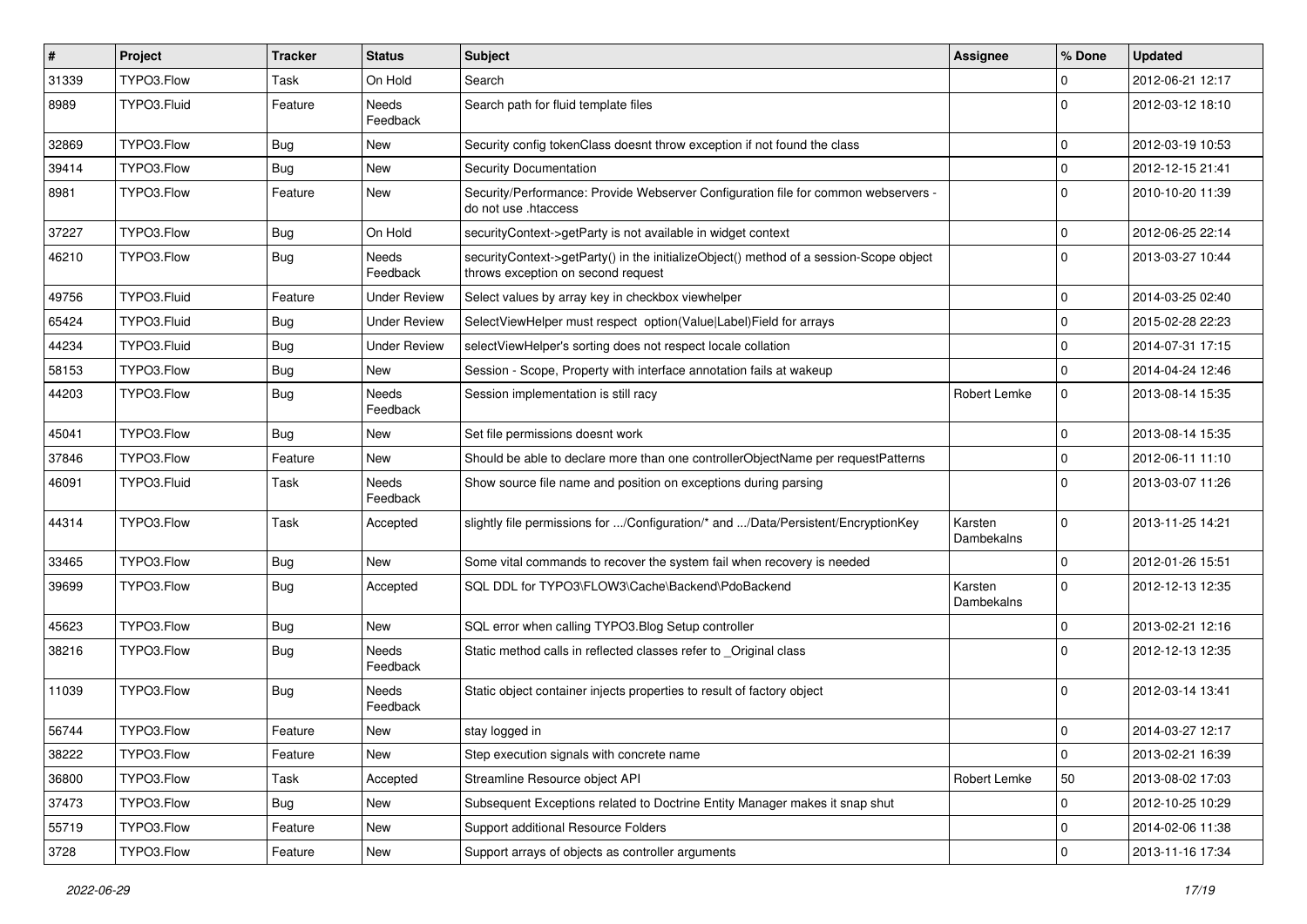| $\sharp$ | Project                                | <b>Tracker</b> | <b>Status</b>       | Subject                                                                                                              | <b>Assignee</b>              | % Done      | <b>Updated</b>   |
|----------|----------------------------------------|----------------|---------------------|----------------------------------------------------------------------------------------------------------------------|------------------------------|-------------|------------------|
| 26765    | TYPO3.Flow                             | Feature        | Accepted            | Support class schema features for every reflected class                                                              | Karsten<br>Dambekalns        | $\Omega$    | 2013-02-14 20:47 |
| 46371    | TYPO3.Flow                             | Feature        | New                 | Support compilation of static information in proxy classes                                                           | Christopher<br><b>Hlubek</b> | $\mathbf 0$ | 2013-03-16 21:26 |
| 41420    | TYPO3.Flow                             | Feature        | New                 | Support entity versioning                                                                                            |                              | 0           | 2012-09-27 14:11 |
| 49011    | TYPO3.Flow                             | <b>Bug</b>     | <b>Under Review</b> | Support executing TYPO3. Flow inside a PHAR                                                                          |                              | $\Omega$    | 2014-10-03 15:21 |
| 9514     | TYPO3.Fluid                            | Feature        | New                 | Support explicit Array Arguments for ViewHelpers                                                                     |                              | $\Omega$    | 2011-05-06 11:03 |
| 9313     | TYPO3.Flow                             | Feature        | New                 | Support for currencies                                                                                               |                              | $\Omega$    | 2011-12-15 17:44 |
| 62292    | TYPO3.Flow                             | Major Feature  | New                 | Support for entity translation                                                                                       |                              | $\Omega$    | 2014-10-17 03:18 |
| 32106    | TYPO3.Flow                             | Feature        | Accepted            | Support for Object source in PropertyMapper                                                                          |                              | $\mathbf 0$ | 2013-06-24 09:59 |
| 56556    | TYPO3.Flow                             | Feature        | New                 | support has Property and is Property                                                                                 |                              | $\mathbf 0$ | 2014-04-08 00:34 |
| 48657    | TYPO3.Flow                             | Feature        | <b>Under Review</b> | support HTTP_RANGE                                                                                                   |                              | $\mathbf 0$ | 2013-06-20 16:19 |
| 47273    | TYPO3.Flow                             | Feature        | <b>New</b>          | Support mapping properties with differing types for setter and property                                              |                              | $\Omega$    | 2013-05-21 13:28 |
| 3153     | TYPO3.Flow                             | Feature        | New                 | Support of action based filter rules defined by annotation.                                                          |                              | $\Omega$    | 2015-01-25 18:23 |
| 51676    | TYPO3.Flow                             | Feature        | Under Review        | Support of symlinks for Resources                                                                                    |                              | 100         | 2015-06-13 12:51 |
| 30258    | TYPO3.Flow                             | Feature        | New                 | Support optional package dependencies                                                                                |                              | 0           | 2011-09-24 18:34 |
| 56916    | TYPO3.Flow                             | Feature        | New                 | Support PATCH request method as of RFC5789                                                                           |                              | $\Omega$    | 2014-03-14 16:50 |
| 43424    | TYPO3.Kickstart                        | Feature        | Under Review        | Support subpackage when kickstarting model & repository                                                              | Karsten<br>Dambekalns        | $\Omega$    | 2014-11-20 22:35 |
| 4146     | TYPO3.Flow                             | Feature        | Accepted            | Support typed parameters for validation                                                                              | Karsten<br>Dambekalns        | 50          | 2010-10-20 11:39 |
| 45409    | TYPO3.Flow                             | Feature        | New                 | Support validation of abstract nested properties                                                                     |                              | $\Omega$    | 2013-05-21 13:28 |
| 3588     | TYPO3.Flow                             | Feature        | Accepted            | Support value objects in the Object Factory                                                                          | Robert Lemke                 | $\mathbf 0$ | 2010-10-20 11:39 |
| 54744    | TYPO3.Flow                             | <b>Bug</b>     | New                 | System.log contains many NOTICE Flow The argument "workspace" declared in<br>pointcut does not exist in method TYPO3 |                              | $\Omega$    | 2014-02-12 09:07 |
| 60856    | TYPO3.Fluid                            | <b>Bug</b>     | New                 | Target attribute not supported by the form viewhelper                                                                |                              | 0           | 2014-08-08 13:14 |
| 47601    | <b>TYPO3 Flow Base</b><br>Distribution | <b>Bug</b>     | New                 | Template Path of Submodules contains lowercase Namespace                                                             |                              | $\Omega$    | 2013-04-26 14:33 |
| 46689    | TYPO3.Flow                             | <b>Bug</b>     | New                 | The new ClassLoader swallows Fatal Errors                                                                            | <b>Marc Neuhaus</b>          | 0           | 2013-05-14 09:21 |
| 1856     | TYPO3.Flow                             | Feature        | New                 | The Package Manager checks dependencies between packages on each activation /<br>deactivation                        | Christopher<br>Hlubek        | 0           | 2010-10-20 11:39 |
| 52591    | TYPO3.Fluid                            | <b>Bug</b>     | New                 | The Pagination Widget broken for joined objects                                                                      |                              | 0           | 2013-10-07 21:59 |
| 52280    | TYPO3.Flow                             | Task           | <b>Under Review</b> | Throw Exception if there is an array in PSR-0 autoload                                                               |                              | $\mathbf 0$ | 2013-10-05 11:30 |
| 45253    | TYPO3.Flow                             | Task           | Accepted            | Throw exception in PointcutMethodNameFilter if given method's argument does not<br>match the actual method signature | Christian Müller             | 0           | 2013-03-07 16:33 |
| 46050    | TYPO3.Flow                             | Feature        | New                 | To decouple log file writing at Logger->logException                                                                 |                              | $\mathbf 0$ | 2013-03-05 21:43 |